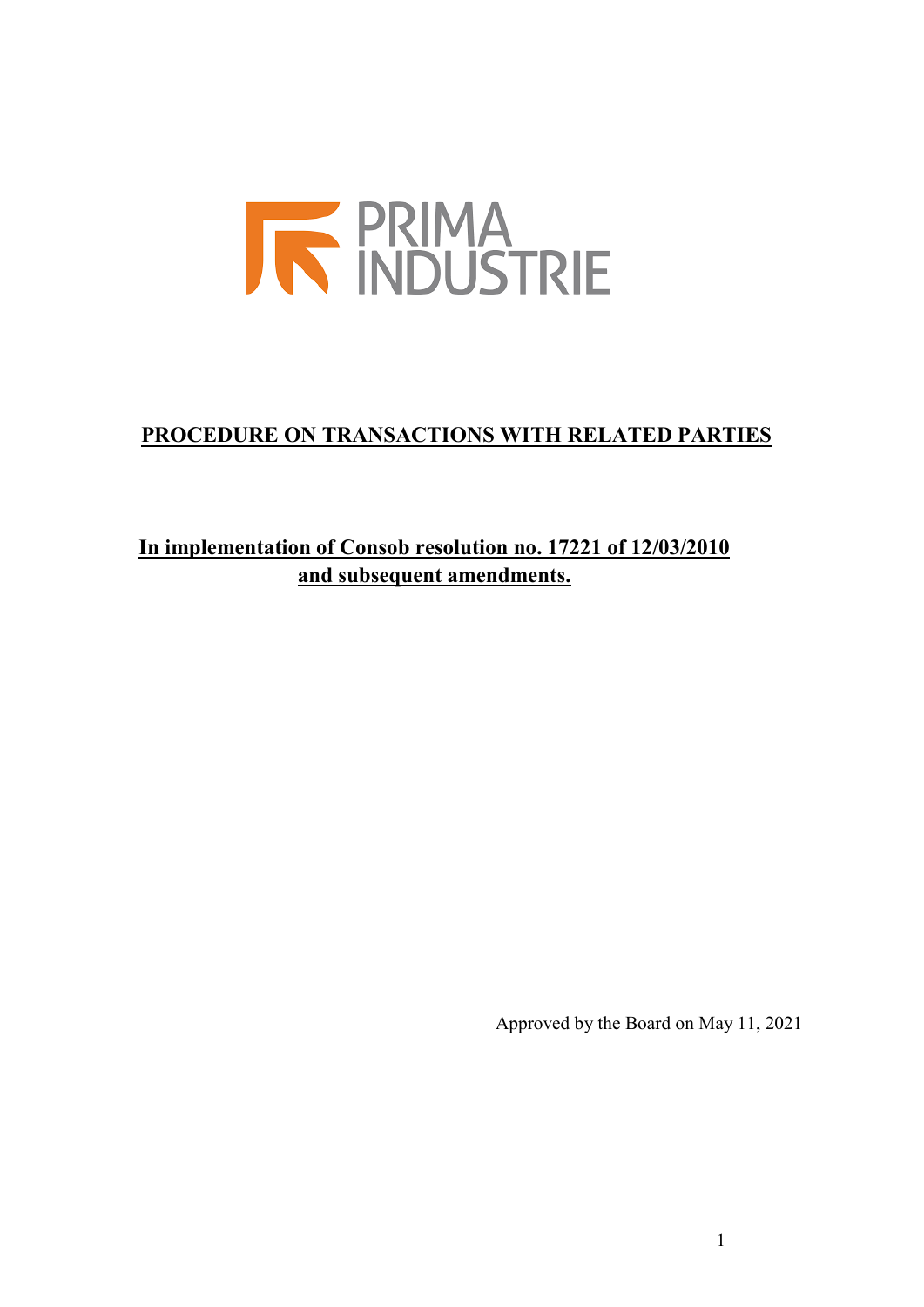### **PREMISES**

In implementation of the Consob Regulation containing provisions on Transactions with Related Parties (hereinafter, "Regulation") approved by Consob Resolution no. 17221 of March 12nd, 2010 as amended by Consob Resolution no. 21624 of December  $10^{th}$ , 2020, Prima Industrie S.p.A. (hereafter, "Company") implements with this document (hereafter, "Procedure") the procedures aimed at ensuring the transparency and substantial and procedural correctness of operations with related parties carried out directly or through subsidiaries.

The Company also acknowledges that it is not subject to management and coordination by third parties and therefore that it is not subject to the application of Article 14, Paragraph I of the Consob Regulations.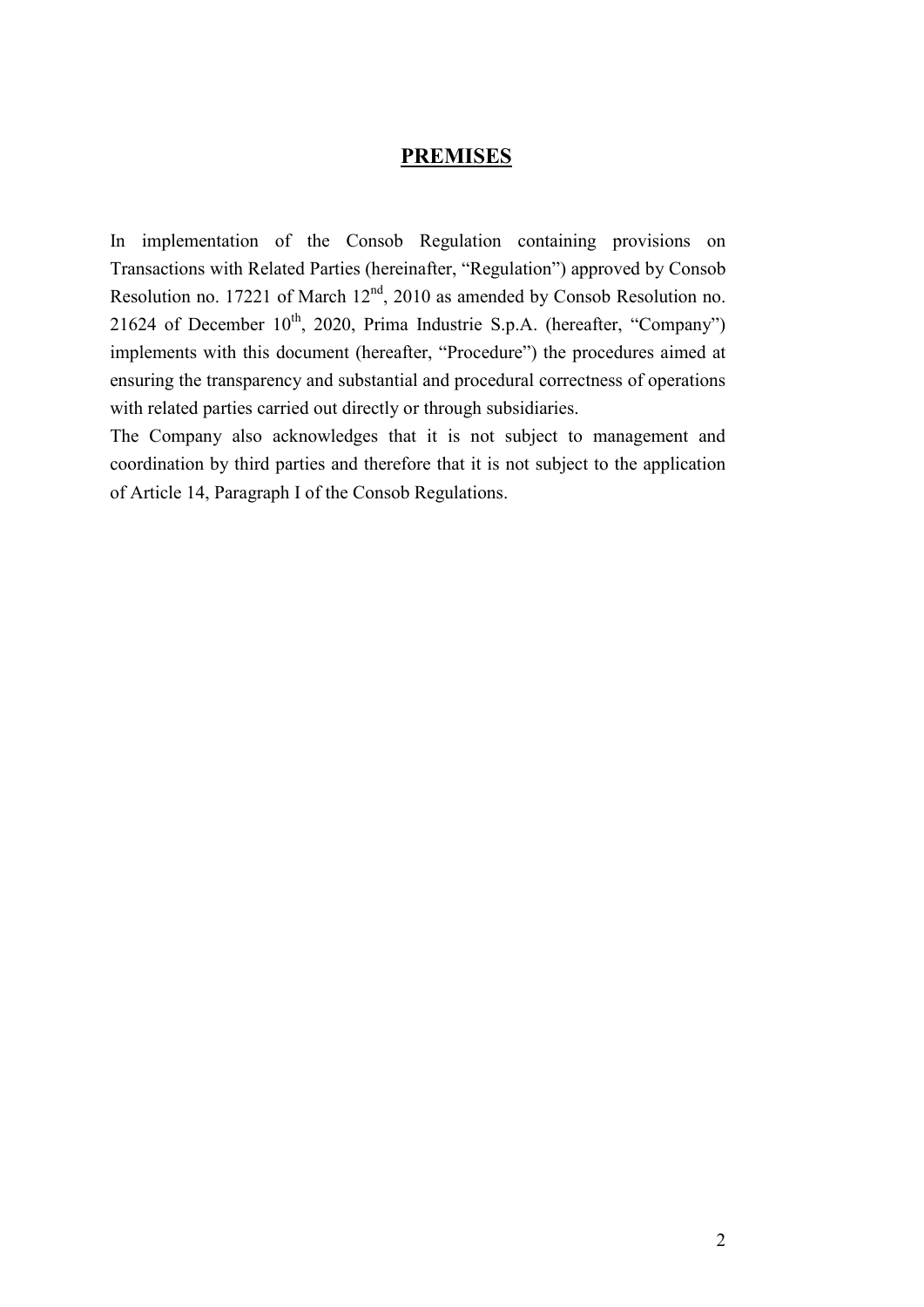# **PART I DEFINITIONS**

"Related Parties" and "Related Party Transactions": those parties and transactions defined as such by the international accounting principles adoptedaccording to the procedure referred to in Article 6 of Regulation (EU) no. 1606/2002.

For information purposes only, the definitions taken from the extract referred to in the Appendix to the Regulations and the other definitions relevant to this Procedure are reported below.

### **1. Related Parties.**

A Related Party is a person or entity that is related to the entity that is preparing its financial statements ("reporting entity").

(a) A person or close member of that person's family is related to a reporting entity if that person:

(i) has control or joint control over the reporting entity;

(ii) has significant influence over the reporting entity;

(iii) is a member of the key management personnel of the reporting entity or of a parent of the reporting entity.

(b) An entity is related to a reporting entity if any of the following conditions applies:

(i) the entity and the reporting entity are members of the same group (which means that each parent, subsidiary and fellow subsidiary is relatedto the others);

(ii) one entity is an associate or joint venture of the other entity (or an associate or joint venture of a member of a group of which the other entityis a member);

(iii) both entities are joint venture of the same third party;

(iv) one entity is a joint venture of a third entity and the other entity is an associate of the third entity;

(v) the entity is a post-employment defined benefit plan for the benefit of employees of either the reporting entity or an entity related to thereporting entity;

(vi) the entity is controlled or jointly controlled by a person identified in (a);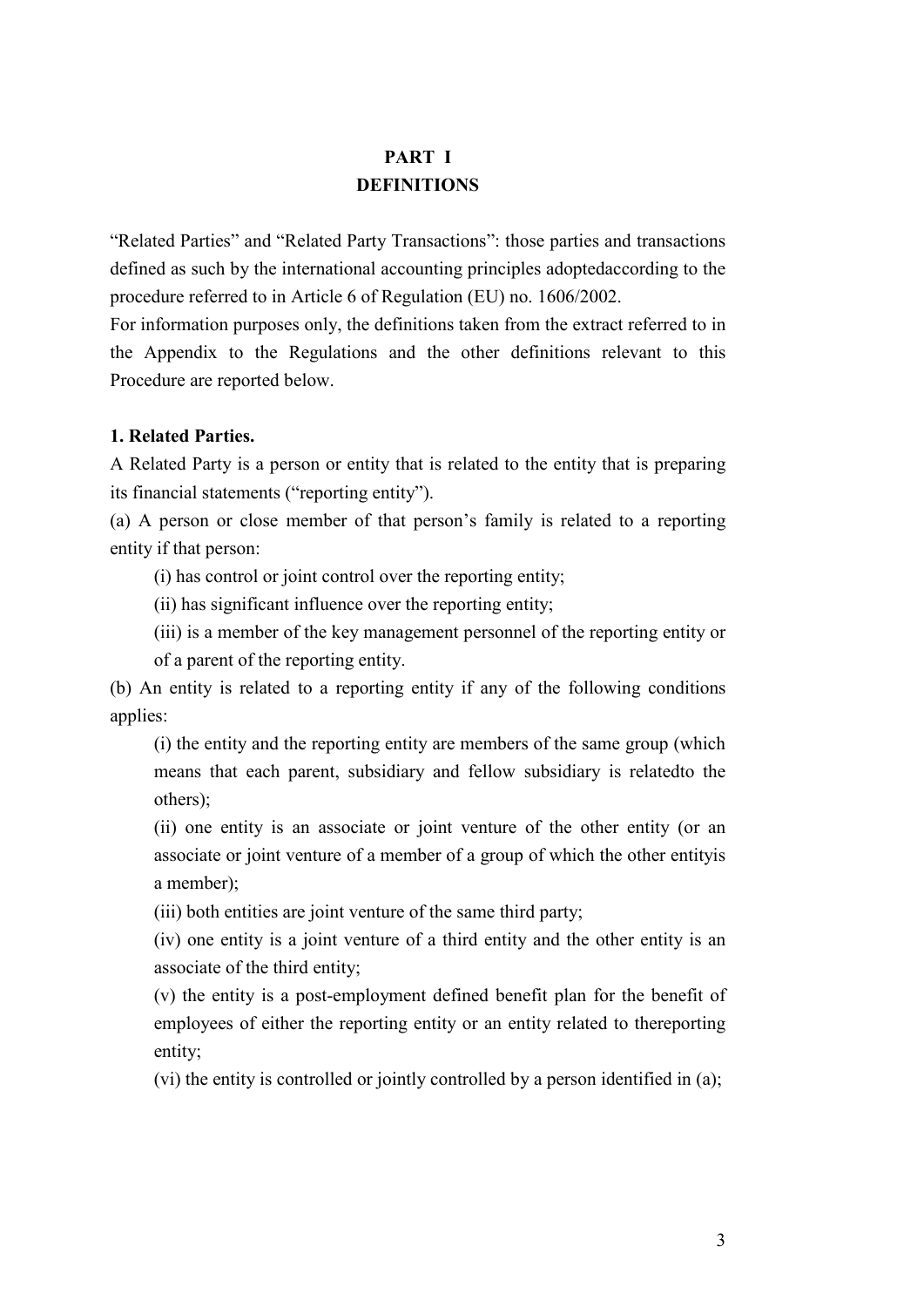(vii) a person identified in (a)(i) has significant influence over the entity or is a member of the key management personnel of the entity (or of aparent of the entity) [IAS 24, paragraph 9].

In the definition of related party, an associate includes the subsidiaries of the associate and a joint venture includes the subsidiaries of the jointventure. Therefore, for example, a subsidiary of an associate and the investor that has significant influence over the associate are related to eachother [IAS 24, paragraph 12].

#### **2. Transactions with Related Parties.**

A Related Party Transaction is a transfer of resources, services or obligations between related parties, regardless of whether a price is charged [IAS 24, paragraph 9].

#### **3. Transactions of greater importance.**

For the purposes of the Procedure, transactions of greater importance are considered to be transactions with a Related Party in which at least one of the parameters indicated in Annex 3 of the Regulations is greater than 5%.

### **4. Transactions of a small amount.**

Transactions whose value, calculated with the same criteria set out in Annex 3 of the Regulations, does not exceed:

- Euro 150.000 for transactions whose related counterpart is a phisical person;
- Euro 250.000 for transactions whose related counterpart is a individual other than a phisical person.

#### **5. Transactions of lesser importance.**

Transactions with Related Parties that are neither transactions of greater importance nor transactions of a small amount.

### **6. Control, Joint Control and Significant Influence.**

The terms "control", "joint control" and "significant influence" are defined in IFRS 10, IFRS 11 (Arrangements for joint control) and IAS 28 (Investments in associates and joint ventures) and are used with the meanings specified in such IFRS [IAS 24, paragraph 9].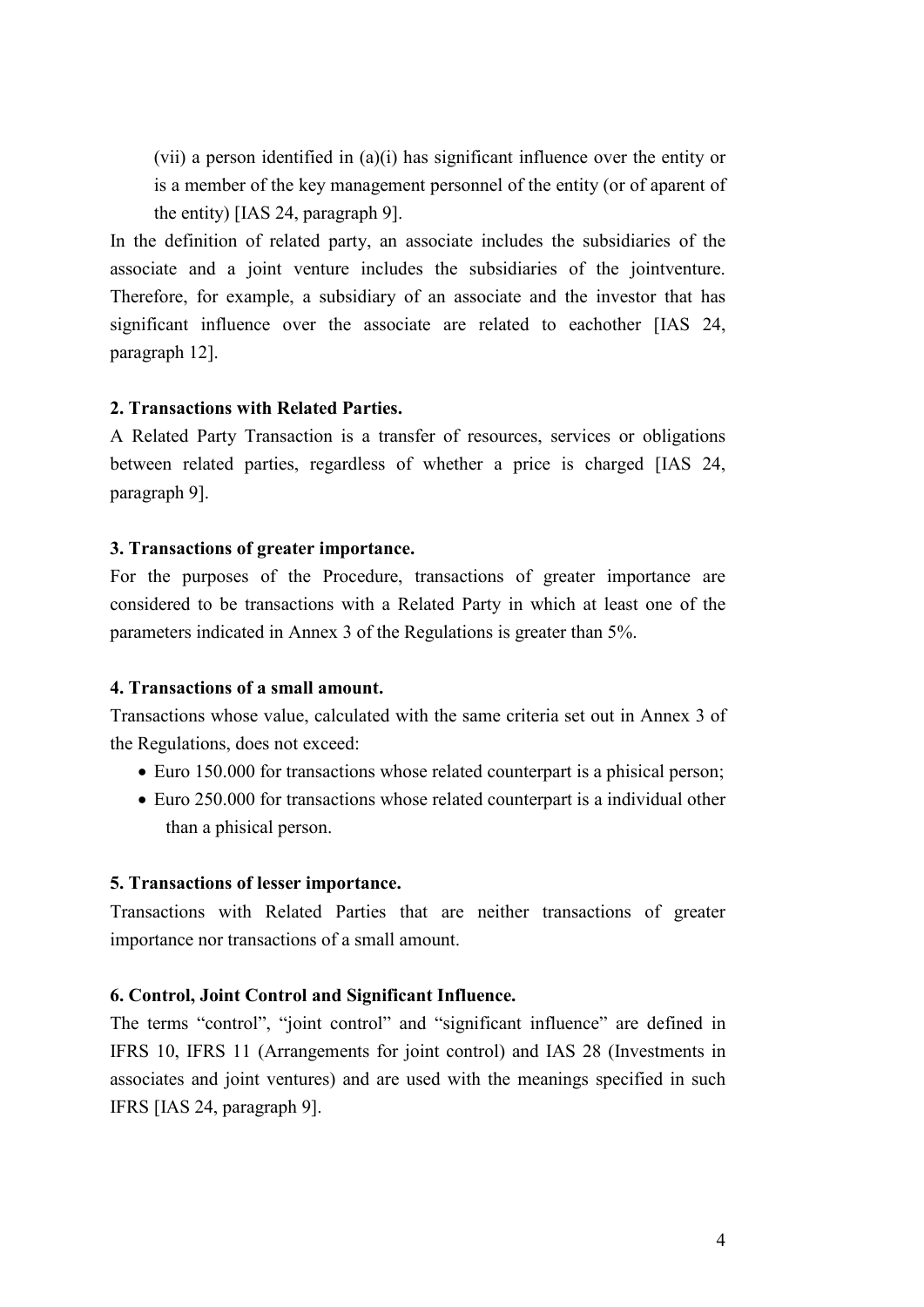### **7. Key Management Personnel.**

Key management personnel are those persons who have the power and responsibility, directly or indirectly, for planning, directing and controlling activities of the company, including directors (whether executive or otherwise) of the company [IAS 24, paragraph 9].

### **8. Close Family Members.**

Close relatives of an individual are those family members who may be expected to influence or be influenced by, that individual in their dealingswith the company, and include:

- (a) the individual's children and spouse or domestic partner;
- (b) children of the individual's spouse or domestic partner;
- (c) dependants of the individual or the individual's domestic partner [IAS 24, paragraph 9].

#### **9. Subsidiary Company.**

A subsidiary is an entity, even without legal personality, as in the case of a partnership, controlled by another entity.

#### **10. Associated company.**

An associated company is an entity, even without legal personality, as in the case of a partnership, in which a shareholder exercises significant influence but not control or joint control.

### **11. Joint Venture.**

A joint venture is an entity with which two or more parties undertake an economic activity subject to joint control.

#### **12. Independent Directors.**

Independent directors are the directors qualified as independent on the basis of the Corporate Governance Code adopted by Borsa Italiana S.p.A. (hereinafter "Code of Conduct" or "Code") which the Company adheres to in the terms indicated in the report on corporate governance and ownership structure published annually.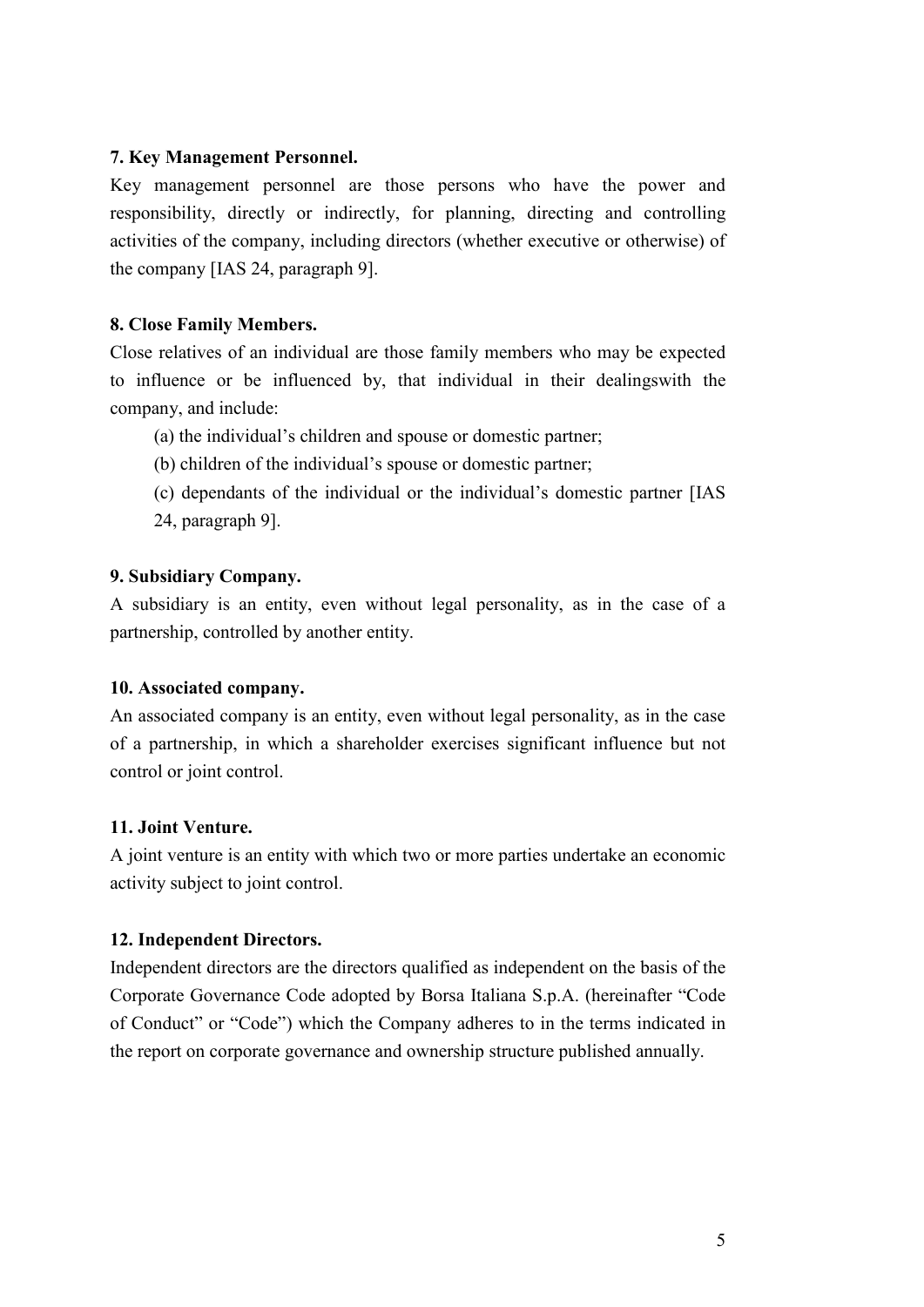## **13. Unrelated Directors.**

Directors other than the counterparty of a given transaction and the Related Parties of the counterparty.

## **14. Directors involved in the Transaction.**

Directors who have an interest in the transaction, either on their own or on behalf of third parties, in conflict with that of the Company.

## **15. Unrelated Shareholders.**

Unrelated Shareholders are the individuals who have the right to vote other than the counterparty of a given transaction and of the individuals who are related both to the counterparty of a given transaction and to the Company.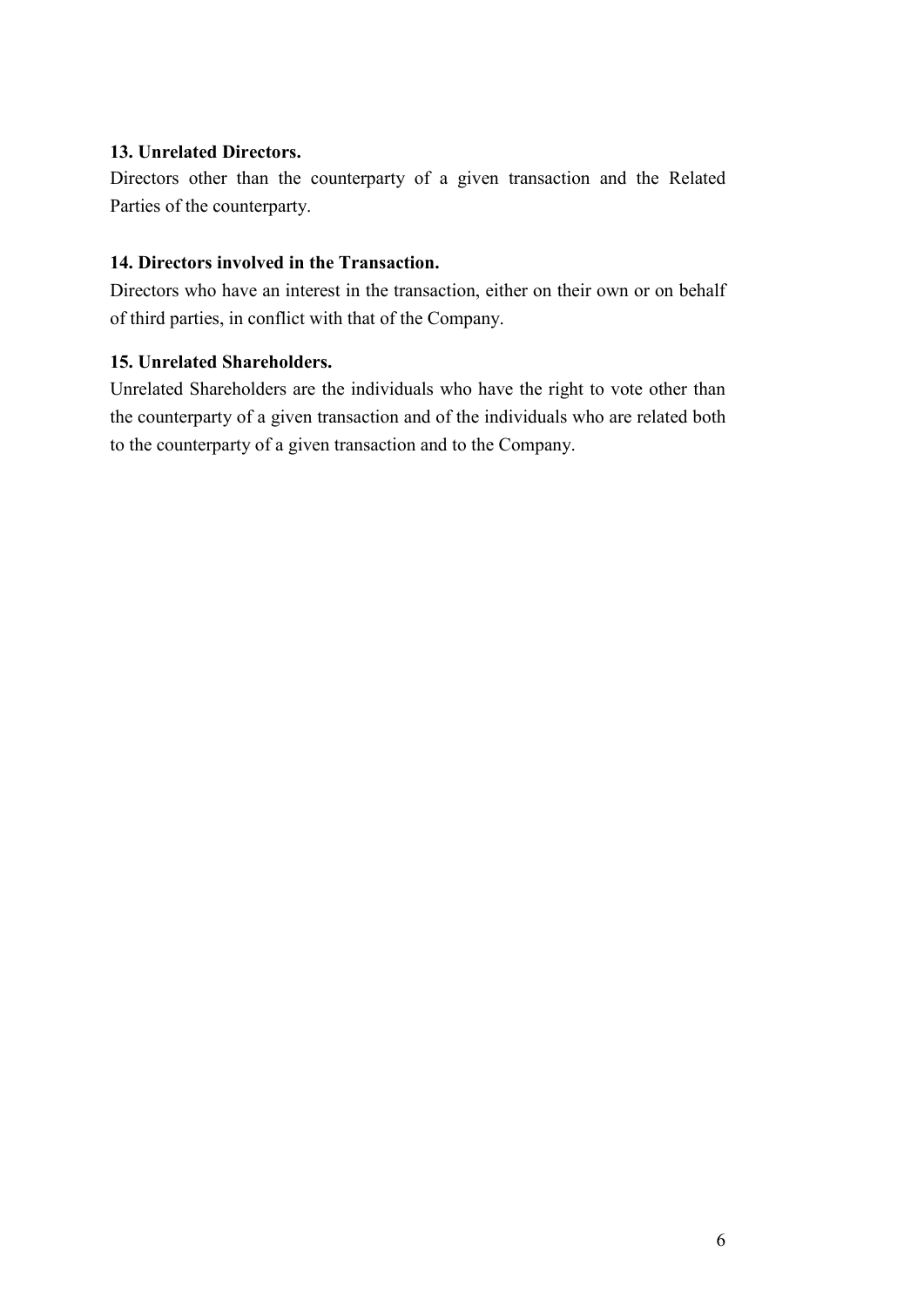### **PART II IDENTIFICATION OF RELATED PARTIES TRANSACTIONS**

### **16. Identification of Related Parties and their updating.**

- 1. For the purposes of identifying Related Parties, the Company prepares a special list to be sent at least annually to all those who have powers of attorney or in any case the power to assume obligations in the name of the Company or transfer Company resources for amounts exceeding the value of the small transactions.
- 2. The list is divided into the following sections: Section I Related Parties not exempted and Section II - Related parties exempted pursuant to this Procedure.
- 3. The Company will request at least annually to each shareholder who is a Related Party and Key Management Personnel (including directors and statutory auditors) the indication of the Related Parties referable to them (see Appendix I).
- 4. In any case, the individual/-s referred to in paragraph 3 above shall notify the Company in writing of any changes in the Related Parties of the Company referring to them within 10 (ten) days of the change.

### **17. Identification of transactions with Related Parties.**

- 1. The Managing Directors and those who have powers of attorney or in any case the power to assume obligations in the name of the Company or to transfer resources for amounts exceeding small transactions, check, before starting any negotiation or before choosing a person to whom to send a contractual proposal, if this falls within the related parties of the Company.
- 2. In the event of a positive response, the individual shall inform one of the Managing Directors and the Ddirector in Charge of Internal Control. If all the Managing Directors and the Director in Charge of Internal Control are Related Directors or are Directors involved in the Transaction, the communication must be made to the Chairman of the Related Parties Committee. In the event that this individual is also a Related Director or Director involved in the Transaction, the communication must be made to all members of the Board of Directors and the Board of Statutory Auditors.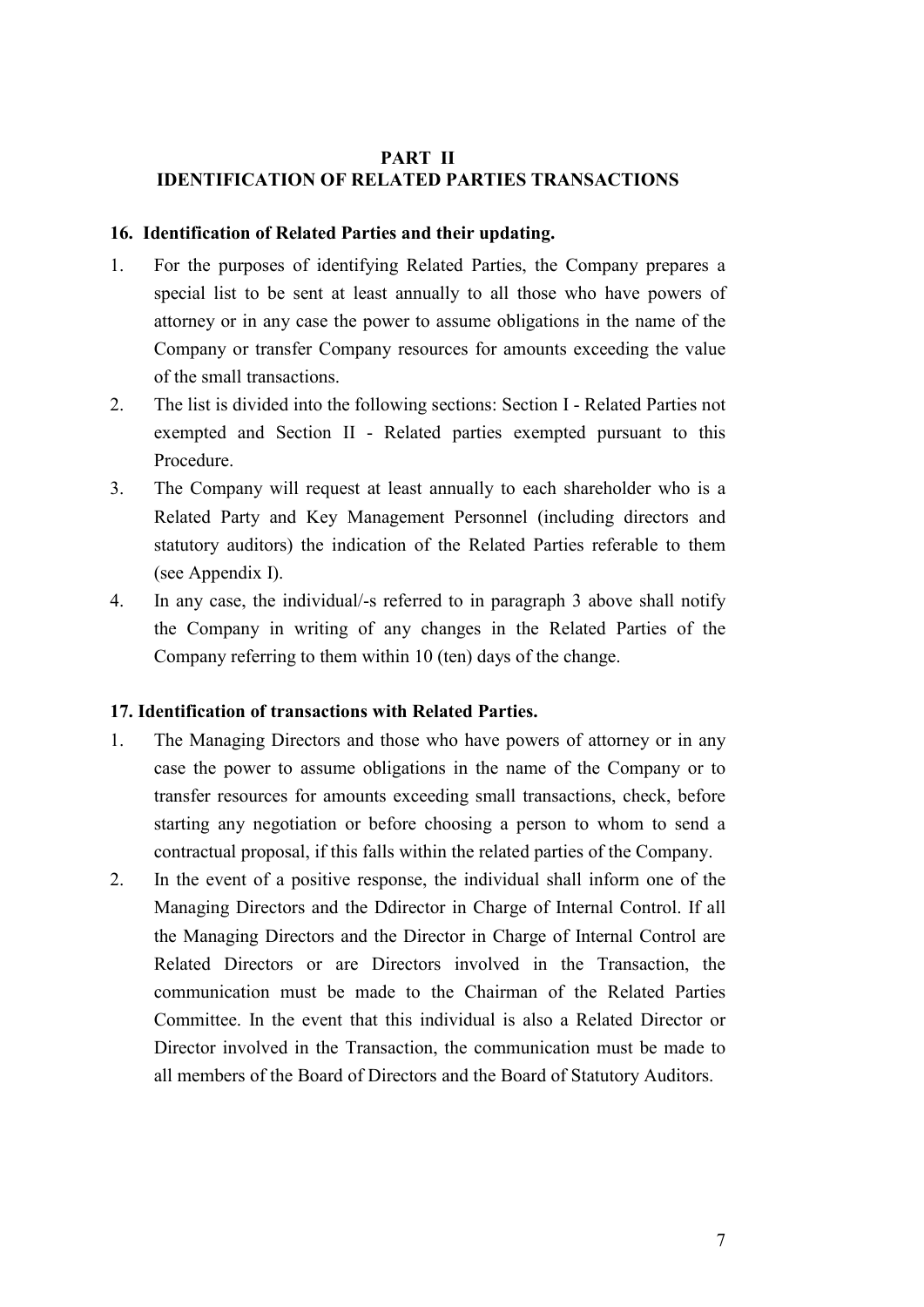- 3. The communication must contain sufficient information to make it possible to evaluate the type of operation to be carried out, including at least the following:
	- identification data of the counterparty and nature of the relationship;
	- reasons for the Transaction;
	- type and object of the Transaction;
	- estimated value of the Transaction;
	- expected timing.
- 4. The competent body pursuant to the provisions of paragraph 2 above of this Article assesses the countervalue of the Transaction with Related Parties and whether the Transaction falls within any of the exemptions provided for by this Procedure.
- 5. For the purposes of evaluating the value of the transaction with a related party, the competent body must comply with the following guidelines:
	- the countervalue of the duration contracts must be equal to the presumed fees for their entire duration in the case of fixed-term contracts and, in the case of permanent contracts, must be equal to the presumed fees for the duration of a financial year and, if the notice period for withdrawal is greater than one year, for the entire notice period;
	- a) transactions of low value or transactions of lesser significance which, in the course of the same financial year, have been artificially divided for elusive purposes and which are homogeneous with each other or carried out in execution of a single plan must be added together.
- 6. It is without prejudice to the obligation of all Related Parties to inform the Company of the existence of Transactions, being defined or even only planned, which would fall under the application of this Procedure.

## **18. Start of the Procedure.**

- 1. The competent body:
	- a) if the transaction is of minor importance and does not benefit from any exemption, it will inform the Chairman of the Related Parties Committee, the Director in charge of Internal Control and the Manager responsible for preparing the accounting documents and initiate the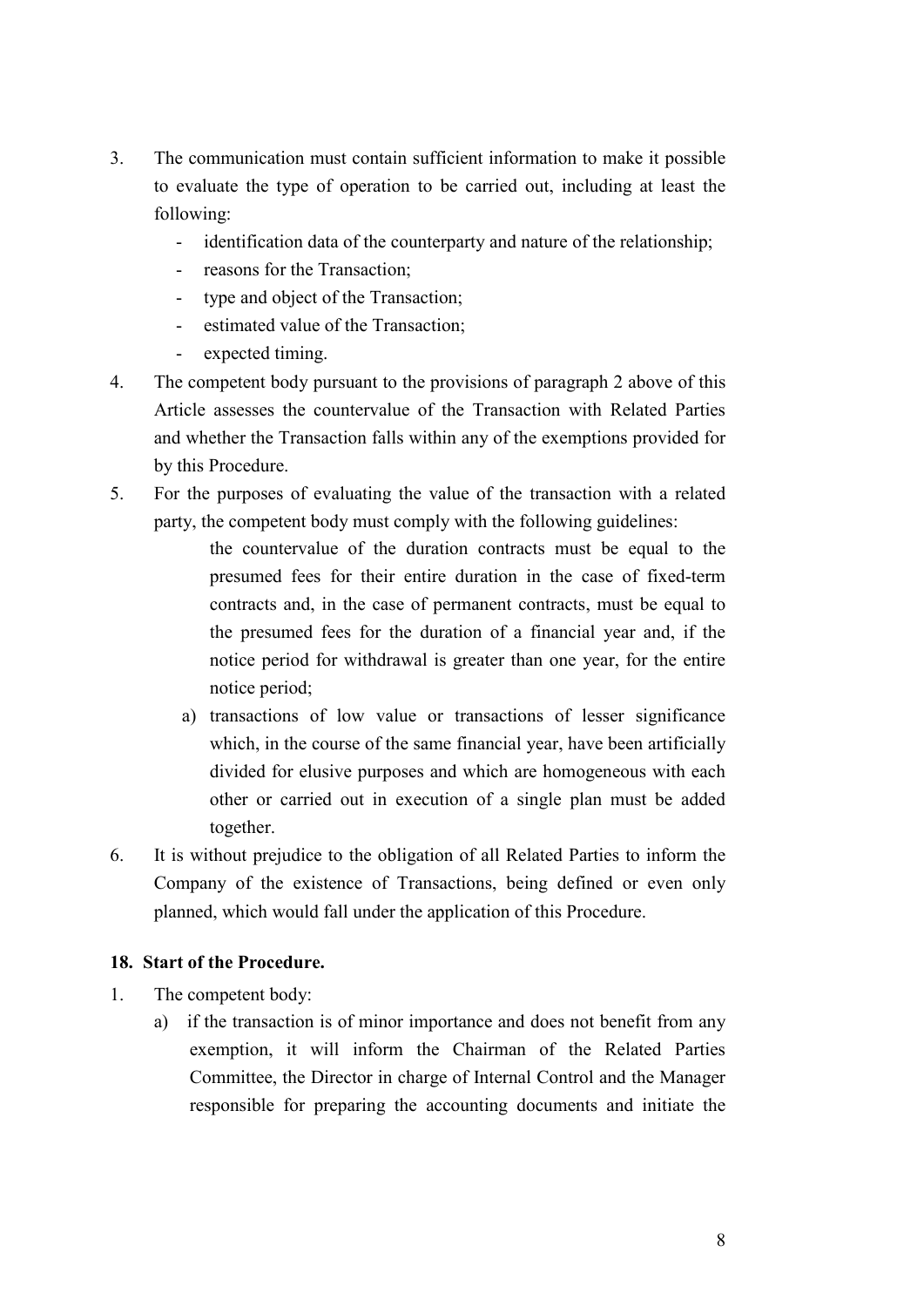procedure regulated by Article 20 of the subsequent Part III of this Procedure;

if the Transaction is of greater importance and does not benefit from any exemption, inform the Chairman of the Related Parties Committee, the Director in charge of Internal Control and the Manager responsible for preparing the accounting documents, initiates the procedure regulated by Article 21 of the subsequent Part III of this Procedure and also initiates the corporate procedure for the preparation of the Information Document referred to in Article 23 below;

b) if the Transaction benefits from one of the exemptions regulated by Part VI of this Procedure, it will apply the rules of the specific applicable exemption.

### **19. Transactions concluded through the Company's subsidiaries.**

- 1. The Transactions with Related Parties of the Company concluded by subsidiaries of the Company are subject to the same rules as provided for in this Procedure where such transactions are carried out under the direction of the Company or are in any case examined or approved in advance by the Company.
- 2. For the purposes referred to in paragraph 1 above, the Managing Director or the Board, before deciding on the directive or approving the results of the preventive examination, activate the relevant procedure referred to in the Part III.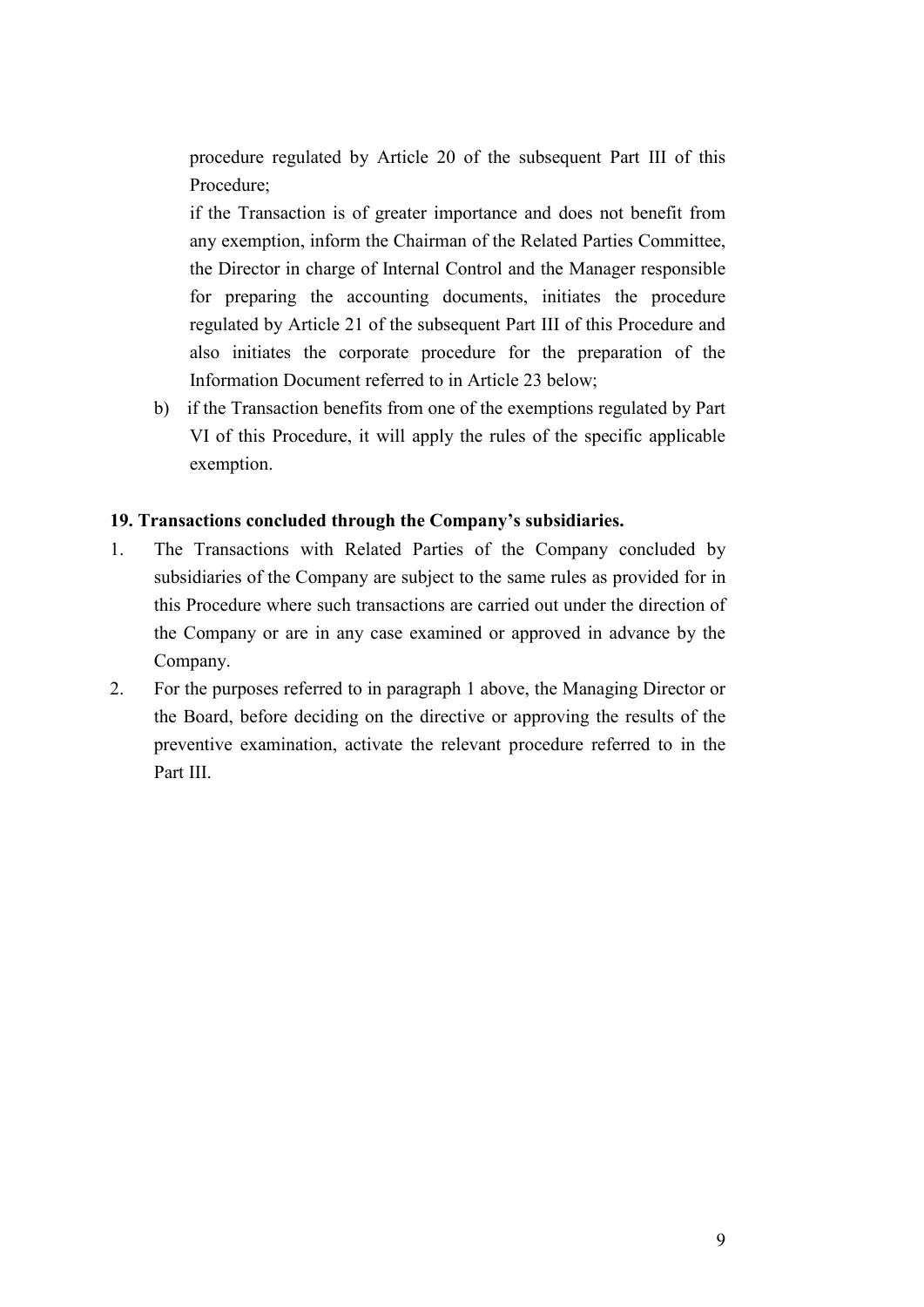## **PART III**

# **PROCEDURE FOR DECISION OF TRANSACTIONS WITH RELATED PARTIES**

## **20. Decision on Related Party Transactions not within the competence of the Shareholders' Meeting and of lesser importance.**

- 1. The power to decide on Transactions with Related Parties of minor importance is attributed to the Board of Directors or the Managing Director, according to the extent of the powers assigned to him. In the event that the Managing Directors are related directors or directors involved in the Transaction, the decision is still attributed to the Board of Directors.
- 2. The body competent to make the decision must receive, well in advance, adequate and complete information in relation to the characteristic elements of the transactions, including:
- identification data of the counterparty and nature of the relationship;
- reasons for the Transaction;
- type and object of the Transaction;
- estimated value of the Transaction:
- expected timing;
- contents and terms of the contract;
- any risks for the Company.
- 3. The examination and resolution of the Transaction must be supported by sufficient documentation to illustrate the reasons for the transactions, the relative convenience and the substantial correctness of the conditions under which the transactions are concluded. In particular, if the conditions of the Transaction are defined as equivalent to market or standard conditions, the documentation prepared must contain objective evidence.
- 4. The competent body decides on the Transactions subject to the non-binding reasoned opinion of the Related Parties Committee regulated by the following Article 22.
- 5. For the purpose of issuing the reasoned opinion, the Related Parties Committee will have the right to know all the relevant information on the Transaction and in any case at least those indicated above at least 15 days before the deadline for issuing the relevant opinion. It is the right of the Related Parties Committee, through its Chairman, to request further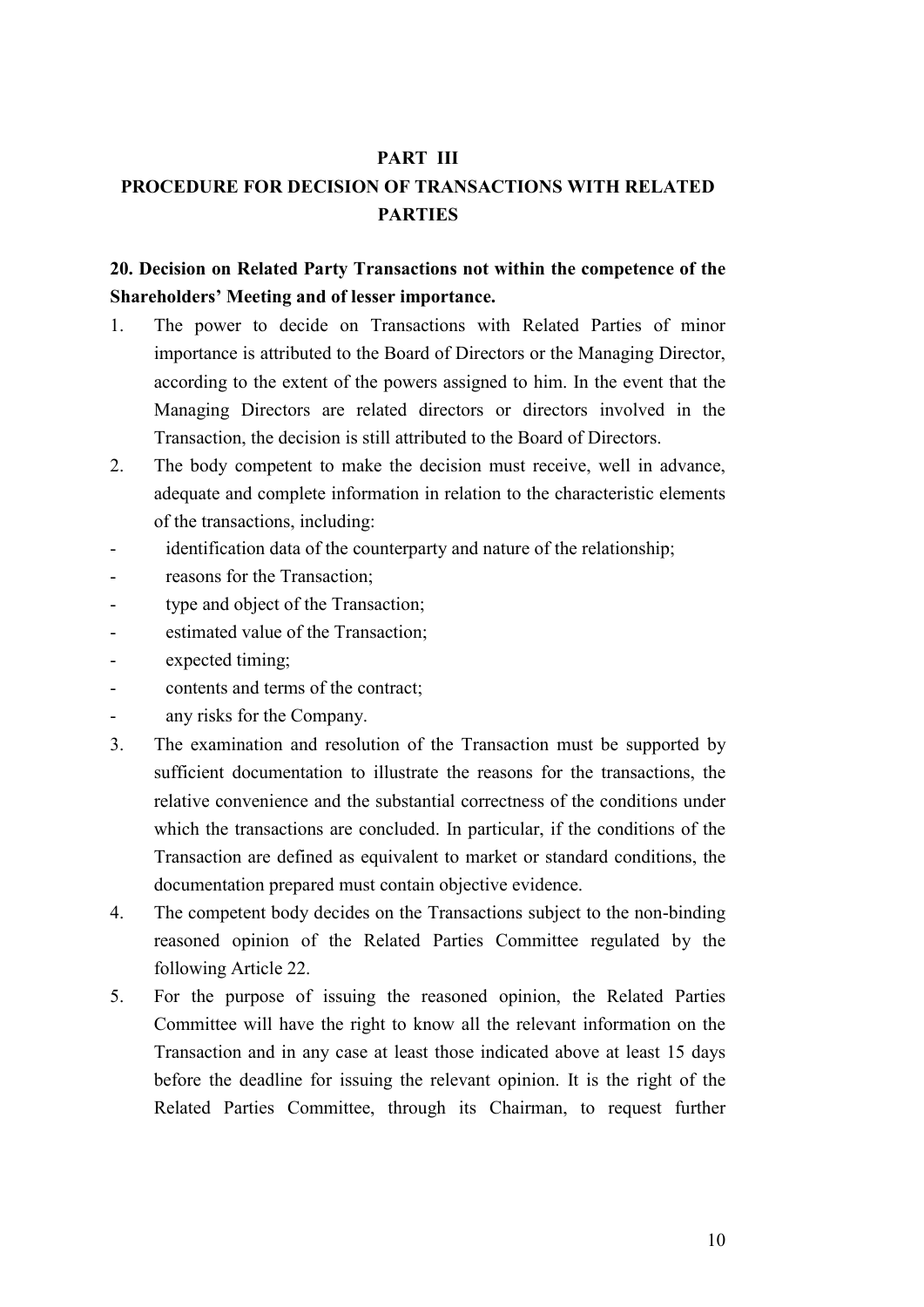information and details in order to better understand the terms and conditions of the Transaction.

- 6. For the purpose of issuing the non-binding reasoned opinion, the Related Parties Committee may be assisted, at the Company's expense, by one or more independent experts who do not even indirectly have an interest in the Transaction and are chosen by the Related Parties Committee. Independent experts may be called upon to express an opinion on the economic conditions and/or on the technical and legal aspects and/or on the legitimacy of the Transactions themselves. The expense that the Company will incur in relation to the use of independent experts must be parameterized to the value of the Transaction and in any case, with reference to transactions of lesser importance, must never exceed the greater of the following two amounts Euro 10,000 or 0.1% of the value of the Transaction, unless otherwise agreed upon by the Related Party Committee and the body competent to decide on the Related Party Transaction.
- 7. The independence assessment is carried out in advance on the basis of the criteria indicated in Annex 4, point 2.4 of the Consob Regulation.
- 8. The decision on the Transaction with Related Parties can be taken with justification despite the contrary opinion of the Related Parties Committee.
- 9. If the decision is taken by the Board of Directors, the minutes of the resolution regarding the Transaction contain adequate motivation of the Company's interest, the reasons, the convenience and substantial correctness of the Transaction itself for the Company and the Group to which the Company belongs. If the decision is taken by the Managing Director, these reasons are set out in the information given to the Board of Directors and the Board of Statutory Auditors.
- 10. If a director is a related director or a director involved in the Transaction and the decision on the Transaction is submitted to the Board of Directors, the Director concerned (also pursuant to Article 2391 of the Italian Civil Code) must give notice, even only orally as part of the meeting, to the Board of Directors and the Board of Statutory Auditors of the interest it has, on its own behalf or on behalf of third parties, in the Transaction, specifying the nature, terms, origin and extent of the interest. In the event that it is also a related party, he must provide clarifications on the nature of the correlation and in any case must abstain from the related resolution.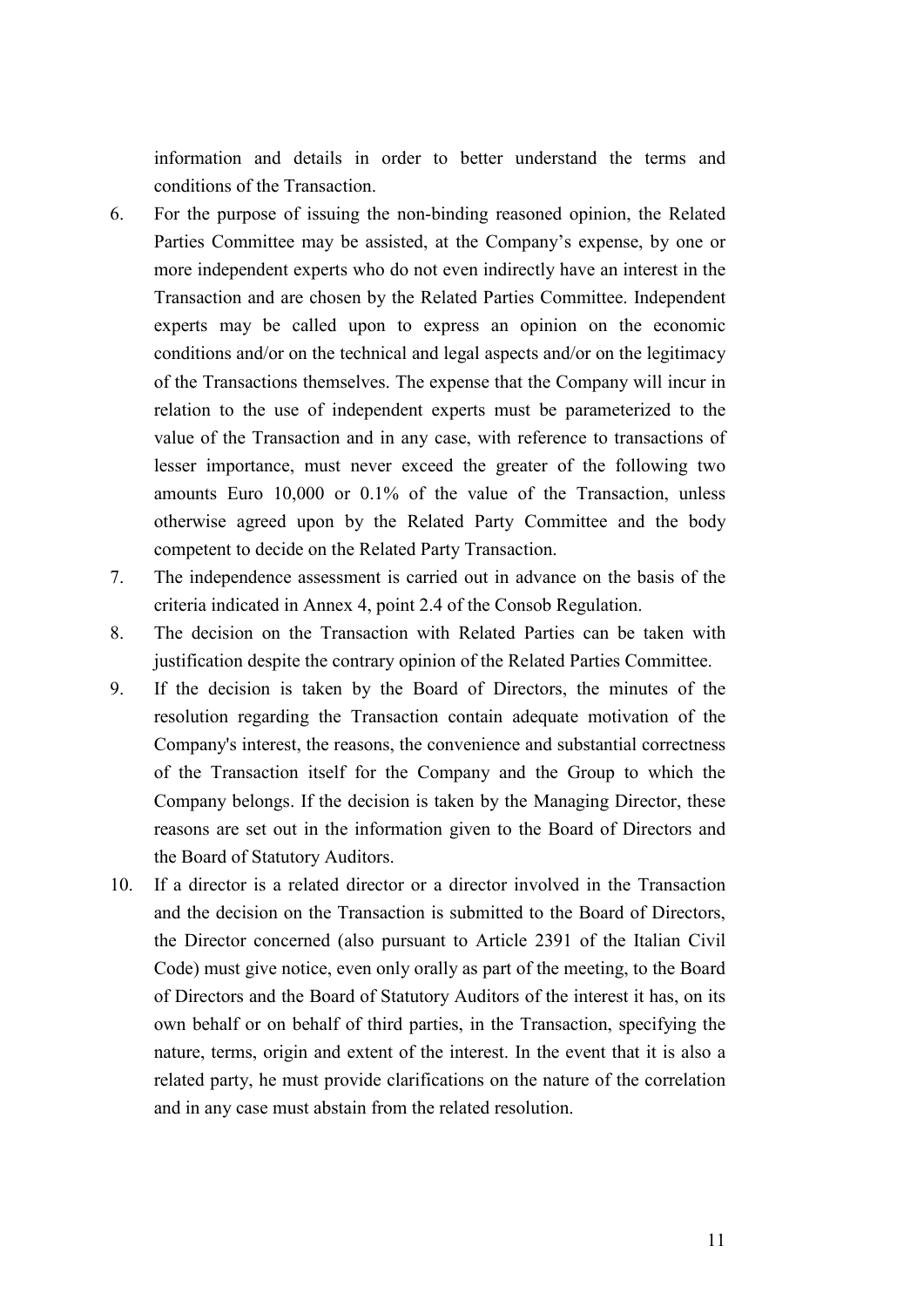11. For the purposes of the resolution of the Board of Directors, the related directors and the directors involved in the Transaction are counted for the constitution quorum but not for the decision quorum.

# **21. Decision on Related Party Transactions not within the competence of the Shareholders' Meeting and of greater importance.**

- 1. The Board of Directors identifies one or more directors competent to proceed with the negotiation and/or evaluation of Transactions with Related Parties of greater importance, unless this function falls within the duties of the Managing Director and in this case the negotiations will be carried out by the Managing Director.
- 2. The Managing Director or the Managing Directors in the negotiations assisted by the relevant corporate functions proceed with the conduct of the negotiations or the investigation by acquiring all the necessary documentation.
- 3. All the documentation acquired or received during the negotiations or the investigation and any related relevant information are promptly transmitted to the Related Parties Committee. The Related Parties Committee may request additional information to that received and may make observations and make suggestions to the persons in charge of conducting the negotiations or the investigation. The Related Parties Committee is in any case kept promptly informed and updated on the negotiations and assessments in progress regarding the conditions, timing and methods of execution of the Transaction and in particular the convenience and interest of the Company in carrying out the Transaction itself and on the related reasons. The Committee can delegate one of its members to attend the negotiations or phases thereof.
- 4. The competence for the approval of Transactions with Related Parties of greater importance lies with the Board of Directors. By the date of convocation of the meeting of the Board of Directors called to resolve on the Transaction, the director in charge of the negotiations or the preliminary investigation shall provide the Related Parties Committee with all the final documentation illustrating the Transaction, and in particular the conditions and the Company's interest in carrying it out.
- 5. The Board of Directors can only approve the Transaction if the Committee has issued a favorable opinion.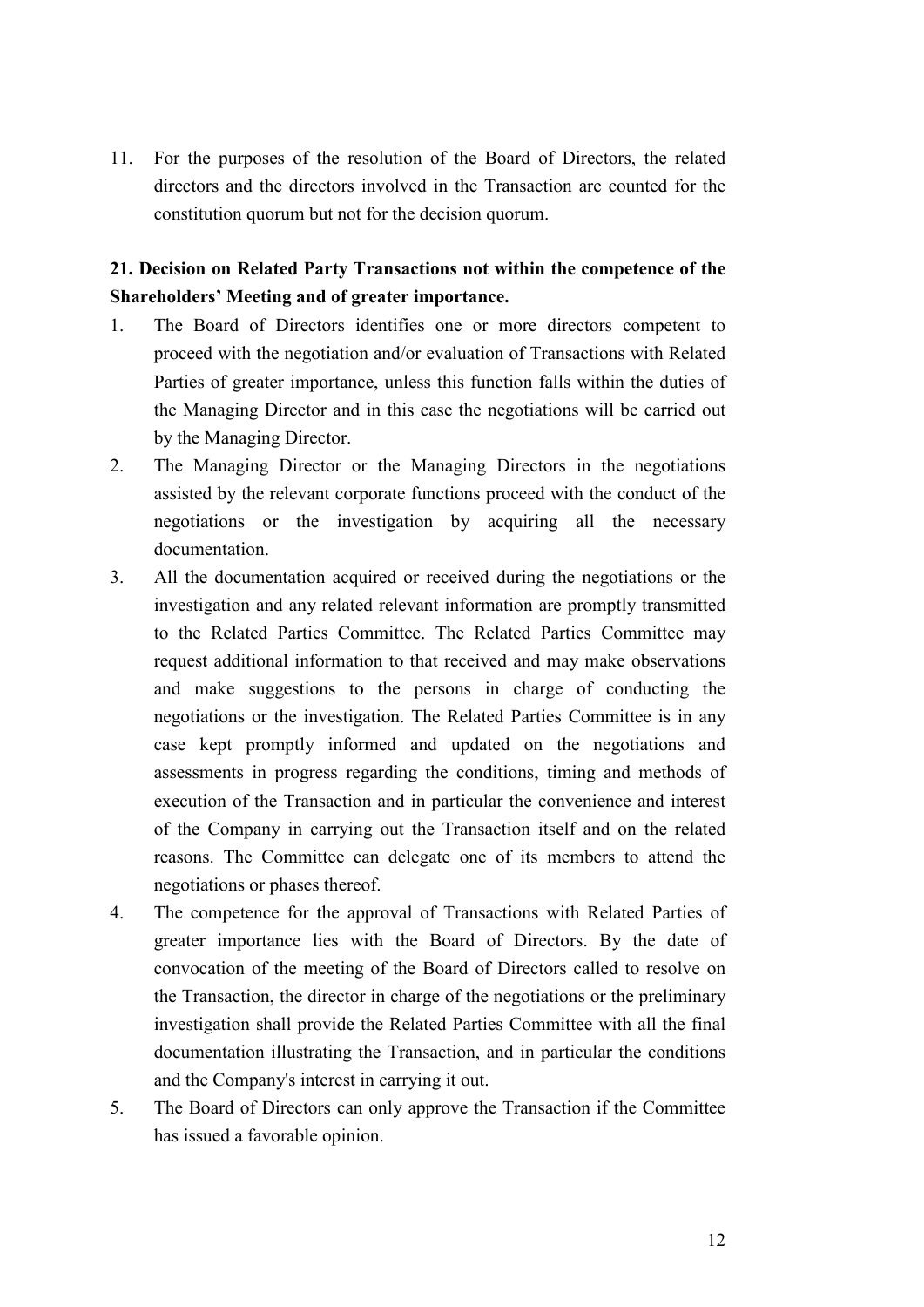- 6. In the event of a contrary opinion of the Committee, the Board of Directors may in any case approve the Transaction provided that its completion is authorized (pursuant to Article 2364, paragraph 1, no. 5 of the Italian Civil Code) by the ordinary shareholders' meeting. shareholders, which resolves in accordance with the provisions of article 23 below.
- 7. In any case, paragraphs 6, 7, 9, 10 and 11 of the previous Article 20 apply to the approval of Transactions with Related Parties of greater importance.

#### **22. Related Parties Committee.**

- 1. The Committee for Transactions with Related Parties (hereinafter the "Related Parties Committee") is appointed by the Board of Directors and is composed of three Independent Directors (effective members) and, according to the ranking established by the Board of Directors, by one or more Independent Directors (substitute members); in the case of Transactions with Related Parties of minor significance, the Related Parties Committee may be composed of two Independent Directors and a Non-Executive Director.
- 2. The members of the Related Parties Committee remain in office until the expiry of the Board of Directors or until a different resolution by the same.
- 3. The operating rules of the Related Parties Committee are decided by the Committee itself, which designates a Chairman from among its members who are Independent Directors.
- 4. If, in relation to the specific Related Party Transaction, the Related Parties Committee does not include at least three Directors not related and not involved in the Transaction, the substitutes will take over from the Director or Directors related or involved (according to the ranking indicated by the Board of Directors) so that the Related Parties Committee is complete and composed of a majority of Independent Directors. If it is not possible to integrate the Related Parties Committee with unrelated Directors not involved in the Transaction, the opinion on the Transactions is issued unanimously by the Independent Directors if these are at least two in number. In the case of Transactions with Related Parties of minor significance, the Related Parties Committee may be supplemented by a nonexecutive Director.
- 5. If there are not at least two Independent Directors unrelated and not involved in the Transaction or if there is no unanimous opinion between the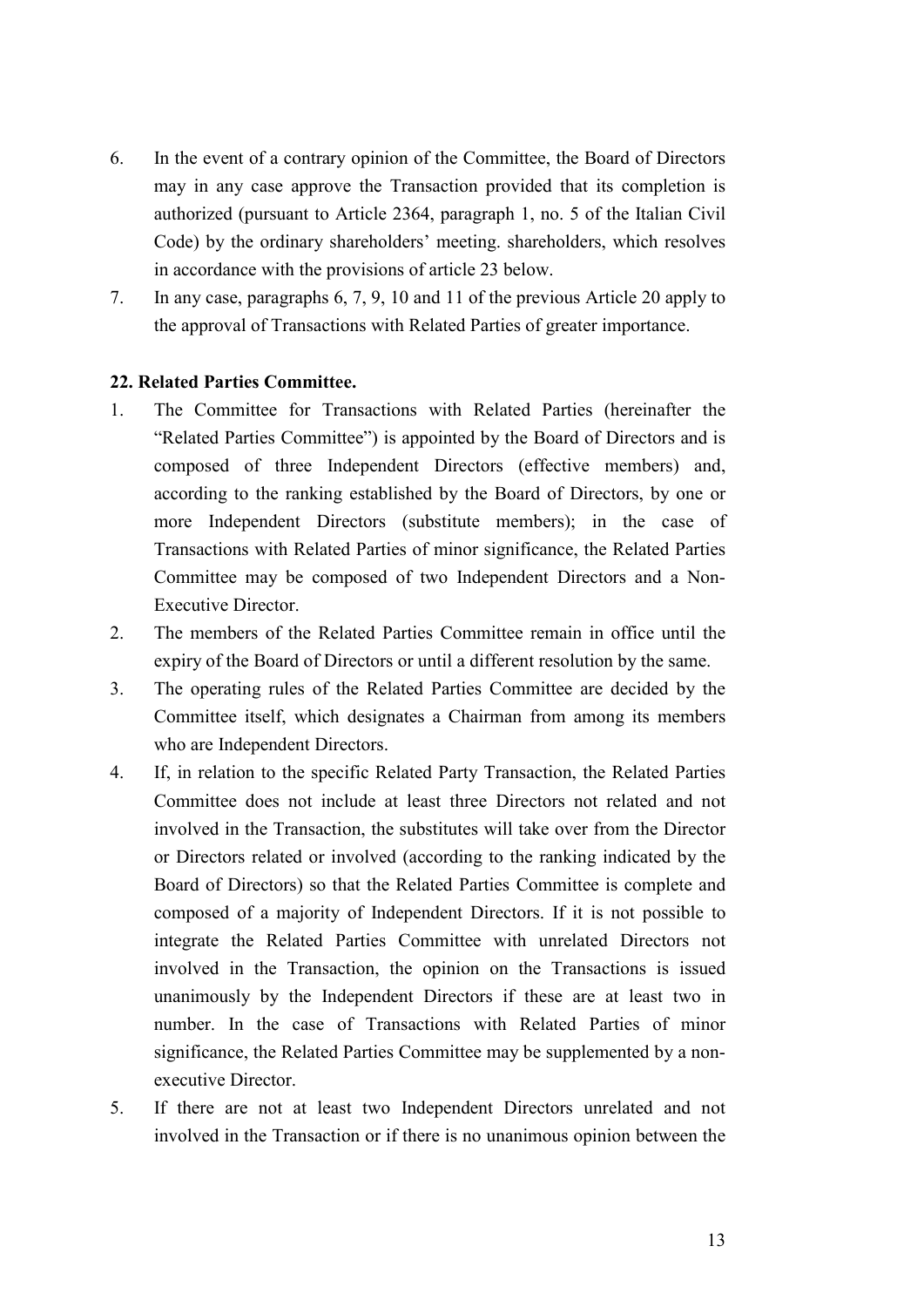two Independent Directors, the issue of the opinion will be left to one or more unrelated independent experts who have not, even indirectly, an interest in the Transaction. Independent experts not related to the Transaction are chosen by the Board of Directors after consulting the Independent Directors not related and not involved in the Transaction. The opinion of the sole Independent Director or of the Independent Directors not related and not involved in the Transaction, if unanimous, is binding on the Board of Directors in the choice of the expert or independent experts.

6. Minutes of the meetings of the Related Parties Committee are kept by the Secretary and the Chairman of the Related Parties Committee. The opinions of the Related Parties Committee are attached to the minutes.

#### **23. Transactions within the competence of the Shareholders' Meeting.**

- 1. If a Transaction with Related Parties falls within the competence of the Shareholders' Meeting or must be authorized by it, the procedures provided for in the previous Articles 20 and 21 of this Part III are applied in the preliminary phase and in the deliberative phase of the proposal of the Board of Directors to be submitted to the Shareholder's Meeting (depending on the minor or major nature of the Transaction).
- 2. In the event of a Transaction of greater importance within the competence of the Shareholders' Meeting pursuant to the law or the bylaws or within the competence of the Board of Directors in relation to which there is a contrary opinion from the Related Parties Committee or the Independent Directors or the independent expert and if the Board of Directors deems it to submit the proposed resolution to the Shareholders' Meeting, the Board of Directors must refrain from executing the Transaction if the resolution has been approved by the Shareholders' Meeting with the majorities required by law or by the statute, but the majority of the unrelated voting shareholders expressed a vote against the Transaction and the unrelated shareholders who attended the Shareholders' Meeting are at least equal to ten percent of the capital with voting rights.
- 3. In order to comply with the provisions of paragraph 2, the Board of Directors will indicate in the proposed resolution to the Shareholders' Meeting that the effectiveness of the Shareholders' resolution is conditional on the circumstance that, if the unrelated shareholders present at the Shareholders' Meeting are at least equal to ten per cent of the share capital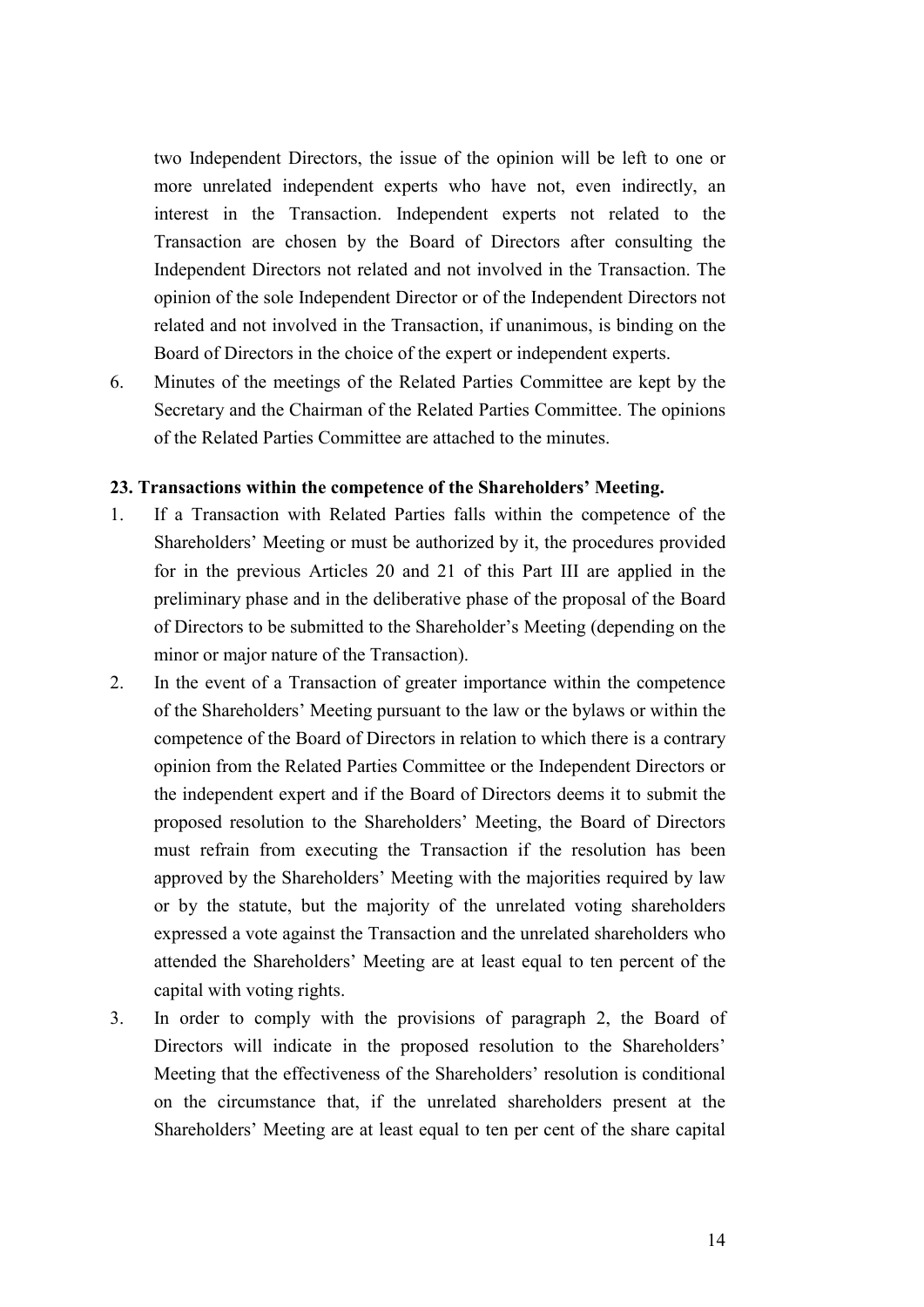with voting rights, the majority of these unrelated shareholders did not vote against.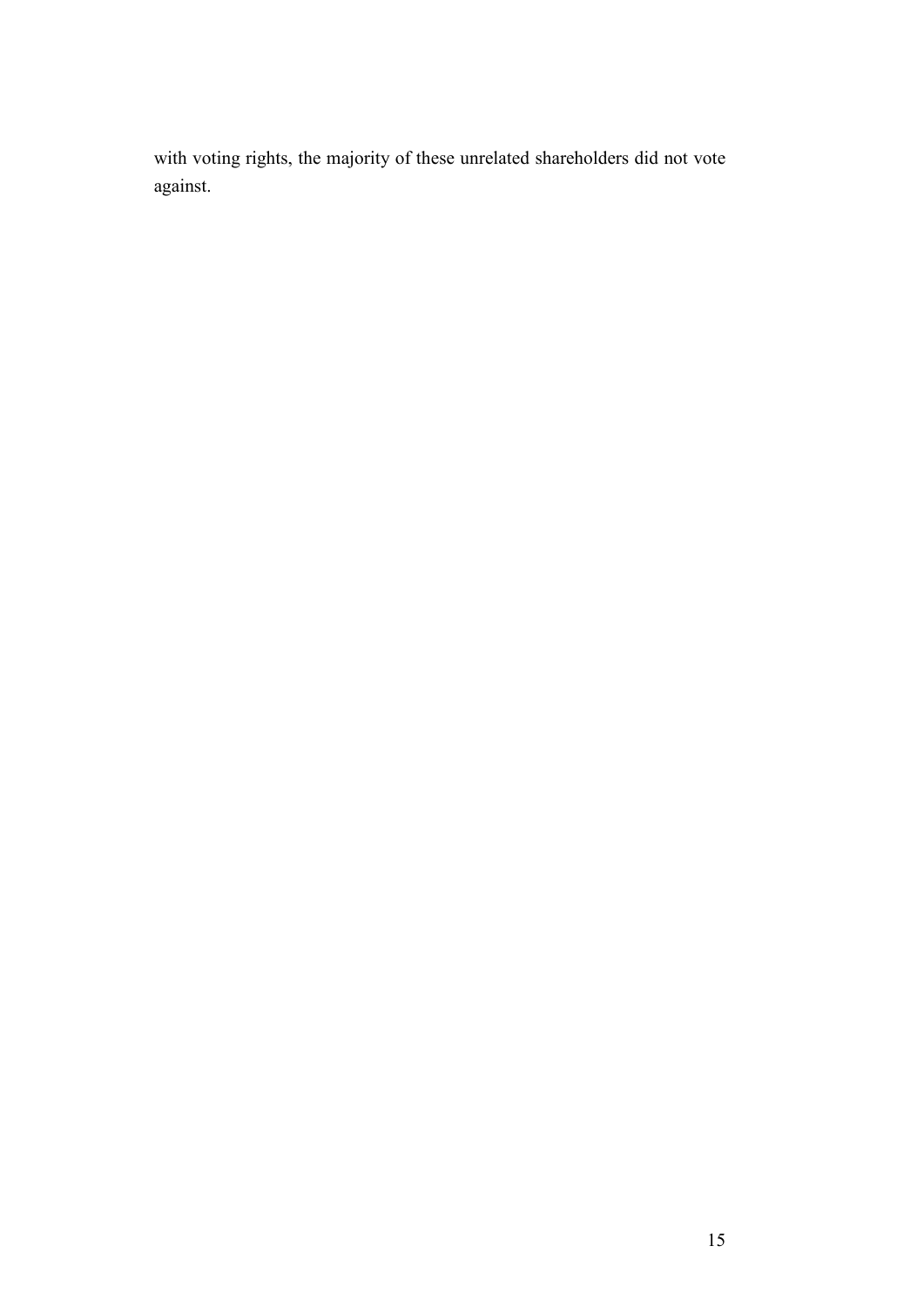# **PART IV PROCEDURES RELATING TO TRANSPARENCY**

### **24. Information flows within the Company.**

- 1. The managing directors provide the Board of Directors, the Related Parties Committee and the Board of Statutory Auditors, at least quarterly, complete and detailed information on the transactions with related parties (which do not fall within the scope of the exemption) concluded in the reference quarter and on their main characteristics and conditions and their execution, with particular attention to transactions of greater importance.
- 2. In the event of exemption of transactions of greater significance with related parties justified by the conclusion at conditions equivalent to market or standard conditions, the Company shall, within 7 days, together with the communication to Consob, communicate the transaction with all relevant information (including counterparty, object, consideration and the reason for which the transaction was deemed to be ordinary and concluded at conditions equivalent to market or standard conditions, providing all the necessary objective elements of confirmation). Within the following 15 days of receipt of the aforementioned communication, the Related Parties Committee meets to start verifying that the exemption has been correctly applied.
- 3. At least once a year by January  $31<sup>st</sup>$ , are communicated all transactions with related parties of greater importance that have benefited from the exemptions pursuant to art. 13 and 14 of the Regulations to which the Company has decided to appeal (and exactly the exemptions regulated by the following articles 28, 29, 30, 31 and 32 of this Procedure). The Related Parties Committee meets in the following 15 days in order to examine the communication and evaluate whether to carry out further investigations and checks.
- 4. The information on transactions concluded with related parties referred to in paragraphs 1, 2 and 3 above is also sent to the Manager in charge of preparing the accounting documents and to the Director in charge of Internal Control.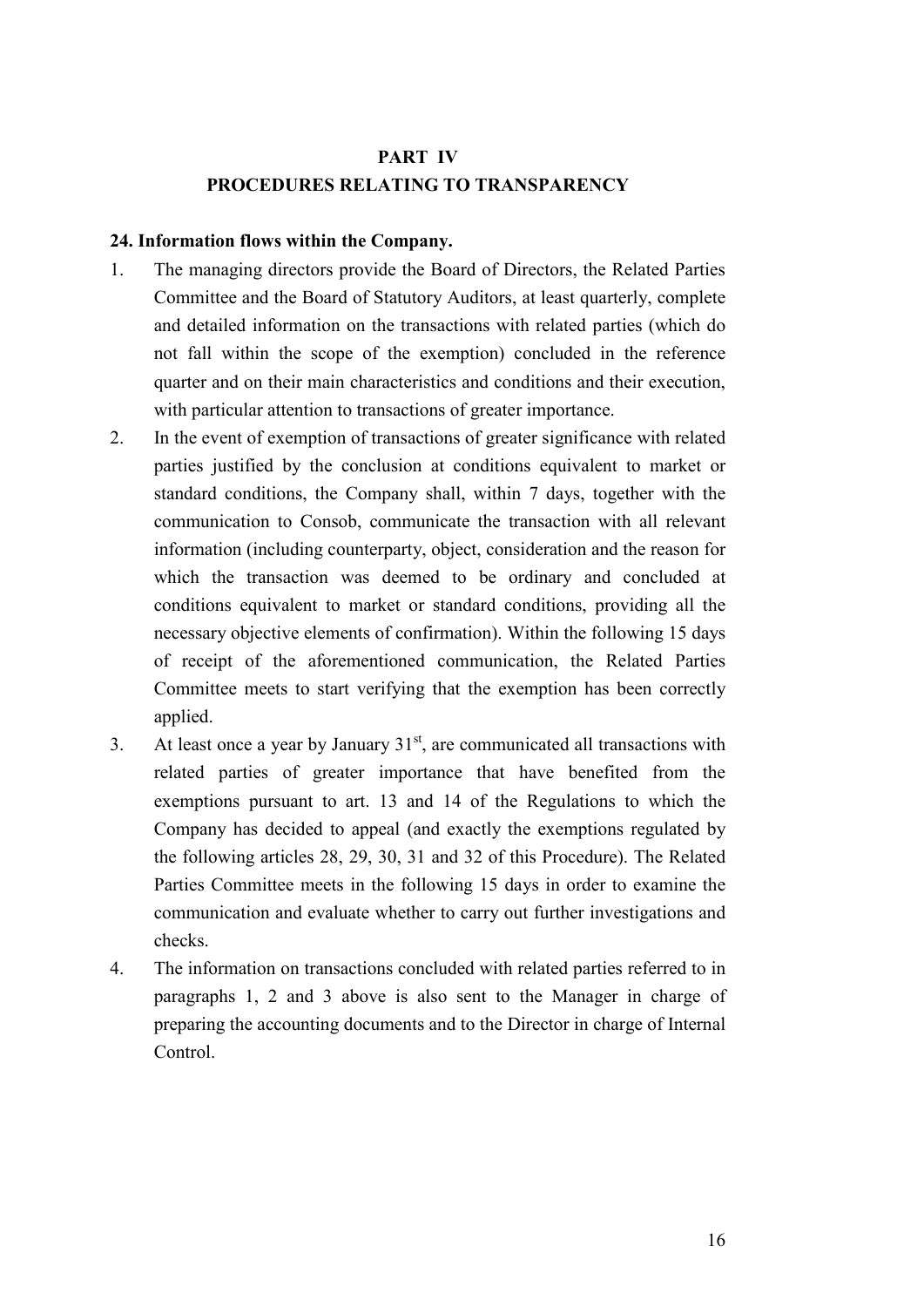#### **25. Transparency to shareholders and the market.**

- 1. The Managing Directors prepare the document required by Article 7, paragraph 1, letter g) of the Consob Regulations, containing the indication of the counterparty, the object and the consideration of the transactions of minor importance approved in the reference quarter in the presence of a negative opinion expressed by the Related Parties Committee as well as the reasons for which it was decided not to share this opinion. The document, together with the negative opinion of the Committee, must be made available to the public in accordance with current legislation within 15 days of the end of the reference quarter.
- 2. In the case of transactions of greater importance, the managing directors, assisted by the competent corporate functions, prepare the information document pursuant to Article 5 of the Consob Regulation.
- 3. An information document is prepared pursuant to Article 5 of the Consob Regulation even if two or more transactions of lesser importance that are homogeneous or carried out in execution of a single and non-exempt plan cumulatively exceed the threshold of transactions of greater importance pursuant to Section VI, concluded by the Company or by subsidiaries Italian or foreign, pursuant to Article 2359 of the Italian Civile Code, with the same related party or with subjects related to both the latter and the Company.
- 4. The information document must be made available to the public within the terms and in the manner provided for by the aforementioned Article 5 of the Consob Regulation.
- 5. The information document is accompanied by the opinions issued by Independent Experts chosen by the Related Parties Committee and/or the Board of Directors, without prejudice to the right to publish only the elements indicated in Annex 4 of the Regulations.

#### **26. Interim management report and annual management report.**

- 1. Adequate information must be provided in the interim management report and in the annual management report:
- a) on the individual transactions of greater importance concluded in the reference period;
- b) on any other individual transactions with related parties concluded in the reference period, which have significantly influenced the financial position or the results of the Company;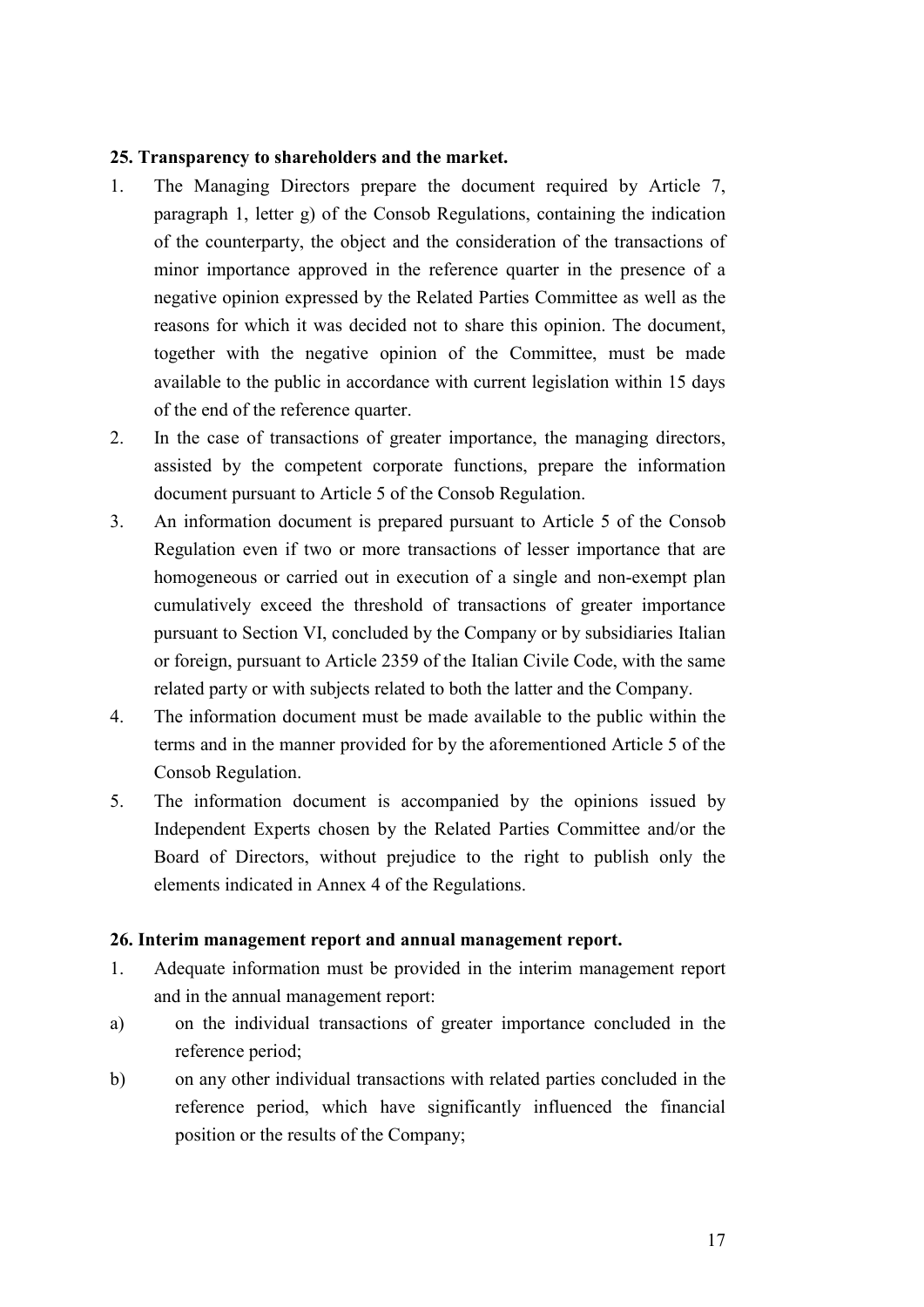c) on any modification or development of related party transactions described in the latest annual report that have had a significant effect on the financial position or results of the Company in the reference period.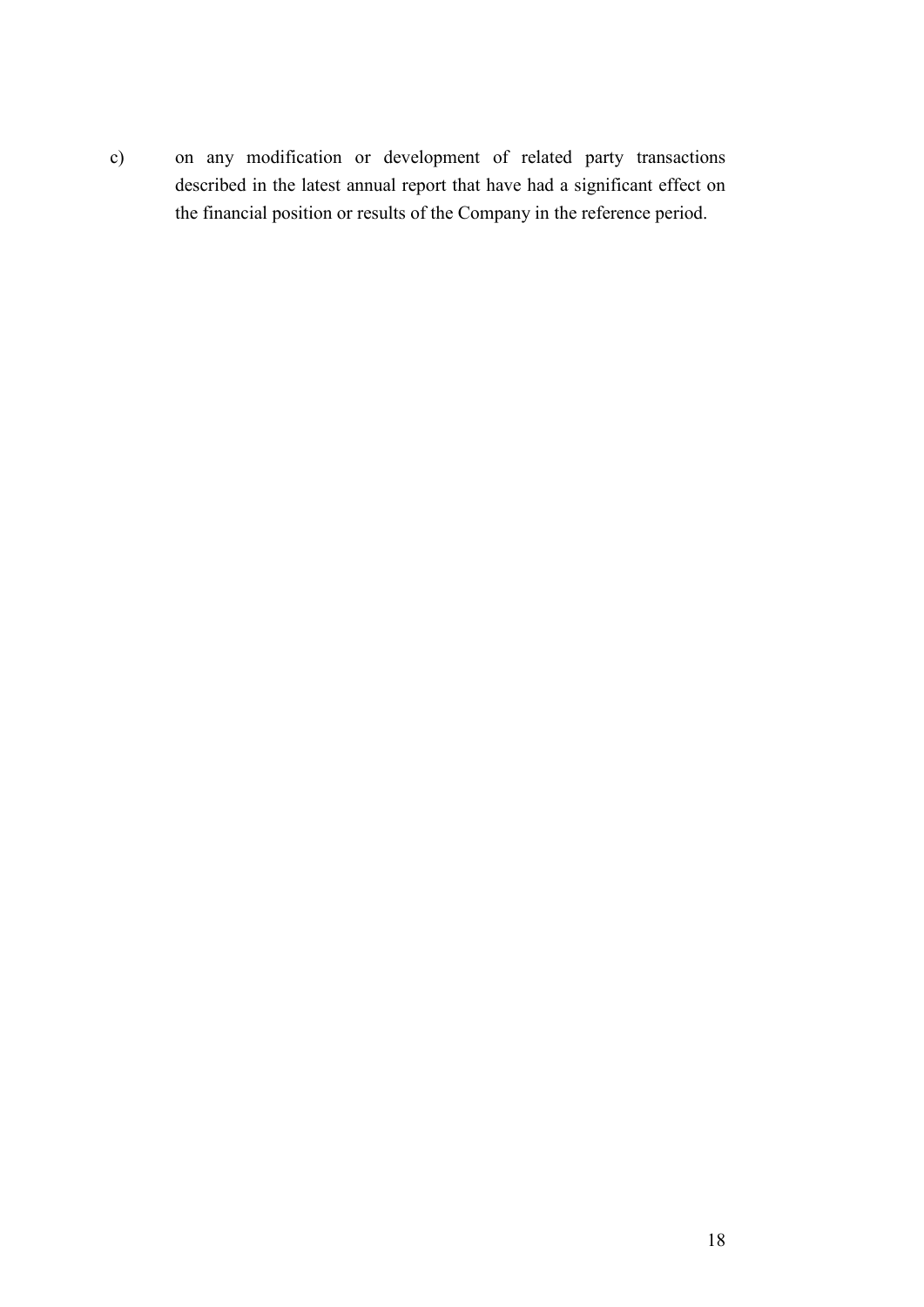# **PART V FRAMEWORK RESOLUTION**

### **27. Framework resolution.**

- 1. The Board of Directors may adopt framework resolutions relating to series of homogeneous transactions with certain categories of related parties with reference to the following categories of transactions: loans, insurance, acquisition of goods and services and sale of products and provision of services.
- 2. The procedures provided for in Part III of this Procedure (depending on their nature of lesser or major transactions) apply to the framework resolutions as identified above, it being understood that the competence to approve them rests exclusively with the Board of Directors and that such resolutions cannot be effective for more than one year and must contain adequate reasons for the conditions envisaged. The aforementioned procedures do not apply to subsequent transactions concluded in implementation of the framework resolutions.
- 3. In the event of approval of a framework resolution the Company publishes an information document pursuant to Article 5 of the Consob Regulation where the foreseeable maximum amount of the transactions covered by the framework resolution leads to the exceeding of the thresholds that result in the classification of all the transactions as a transaction of greater importance. Transactions concluded in implementation of a framework resolution subject to a published information document are not counted for the purposes of the cumulation provided for in Article 5, Paragraph II of the Consob Regulations.
- 4. Stay still all the information obligations provided for by Article 5 of the Consob Regulation and Part IV of this Procedure with reference to the individual transactions carried out in implementation of a framework resolution.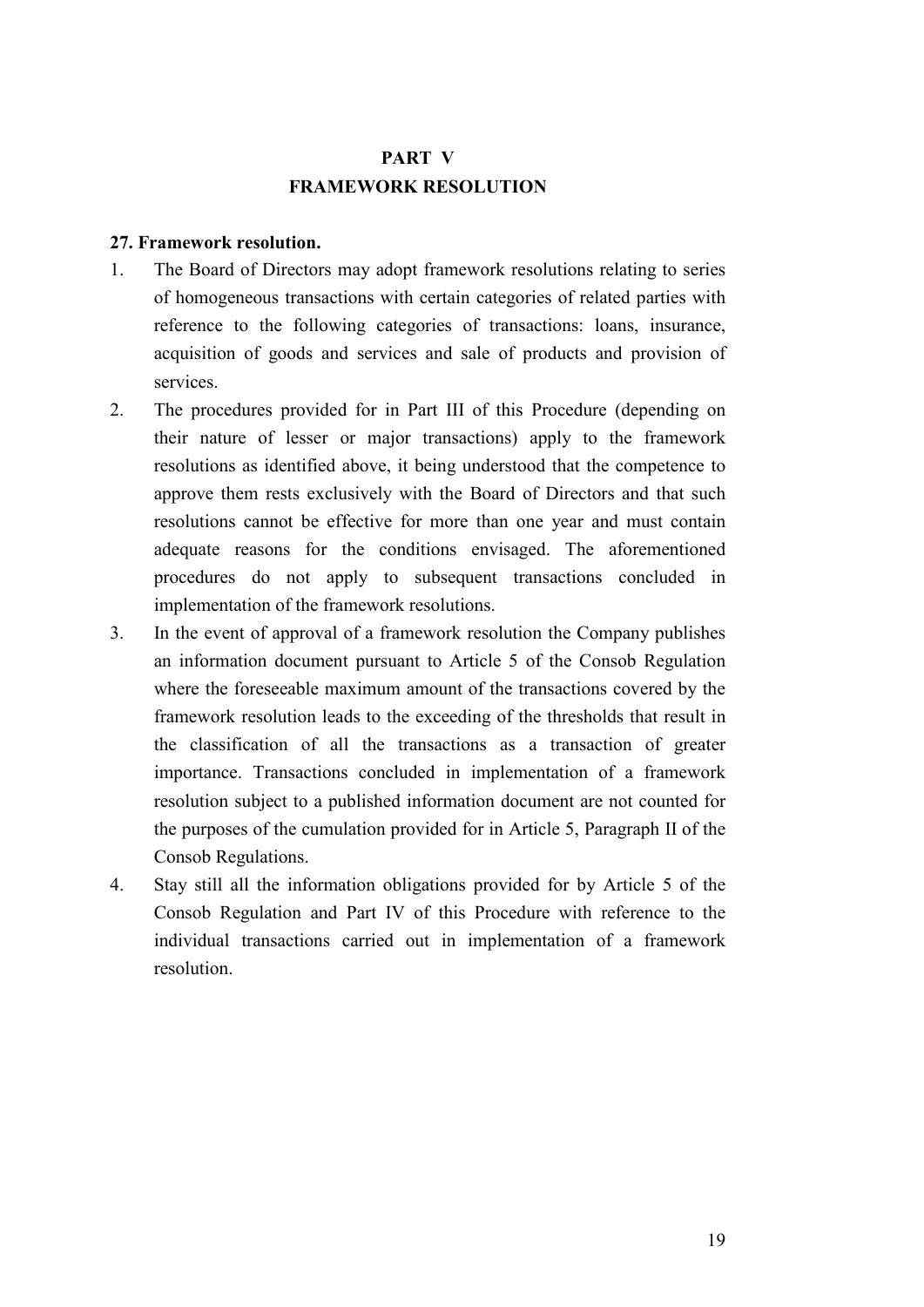# **PART VI EXEMPTIONS**

# **28. Exemptions regarding the remuneration of directors and executives with strategic responsibilities.**

1. Without prejudice, where applicable, to the disclosure obligations pursuant to Article 5, Paragraph 8 of the Consob Regulation and the related implementing provisions of these obligations referred to in Part IV of this Procedure, the other provisions of the Regulation and of this Procedure do not apply to resolutions regarding the remuneration of directors and directors vested with particular offices and managers with strategic responsibilities, where such remuneration is identified in accordance with the Remuneration Policy adopted by the Company with the opinion of the Remuneration Committee and approved by the Shareholders' Meeting and is quantified on the basis of criteria that do not involve discretionary assessments.

# **29. Exemption for compensation plans on financial instruments to corporate officers, employees or collaborators pursuant to Article 114 bis T.U.F.**

1. Without prejudice, where applicable, to the disclosure obligations pursuant to Article 5, Paragraph 8 of the Consob Regulation and the related implementing provisions of these obligations referred to in Part IV of this Procedure, the other provisions of the Regulation and of this Procedure do not apply to compensation plans based on financial instruments in favor of members of Board of Directors, employees or collaborators not linked to the company by subordinate employment relationships, or members of the Board of Directors, employees or collaborators of other parent or subsidiary companies approved by the shareholders' meeting pursuant to Article 114 bis of the T.U.F. and related executive operations.

# **30. Exemption for ordinary transactions that are concluded at conditions equivalent to market or standard conditions.**

1. The provisions of the Consob Regulation and of this Procedure do not apply to ordinary transactions that are concluded at conditions equivalent to market or standard conditions.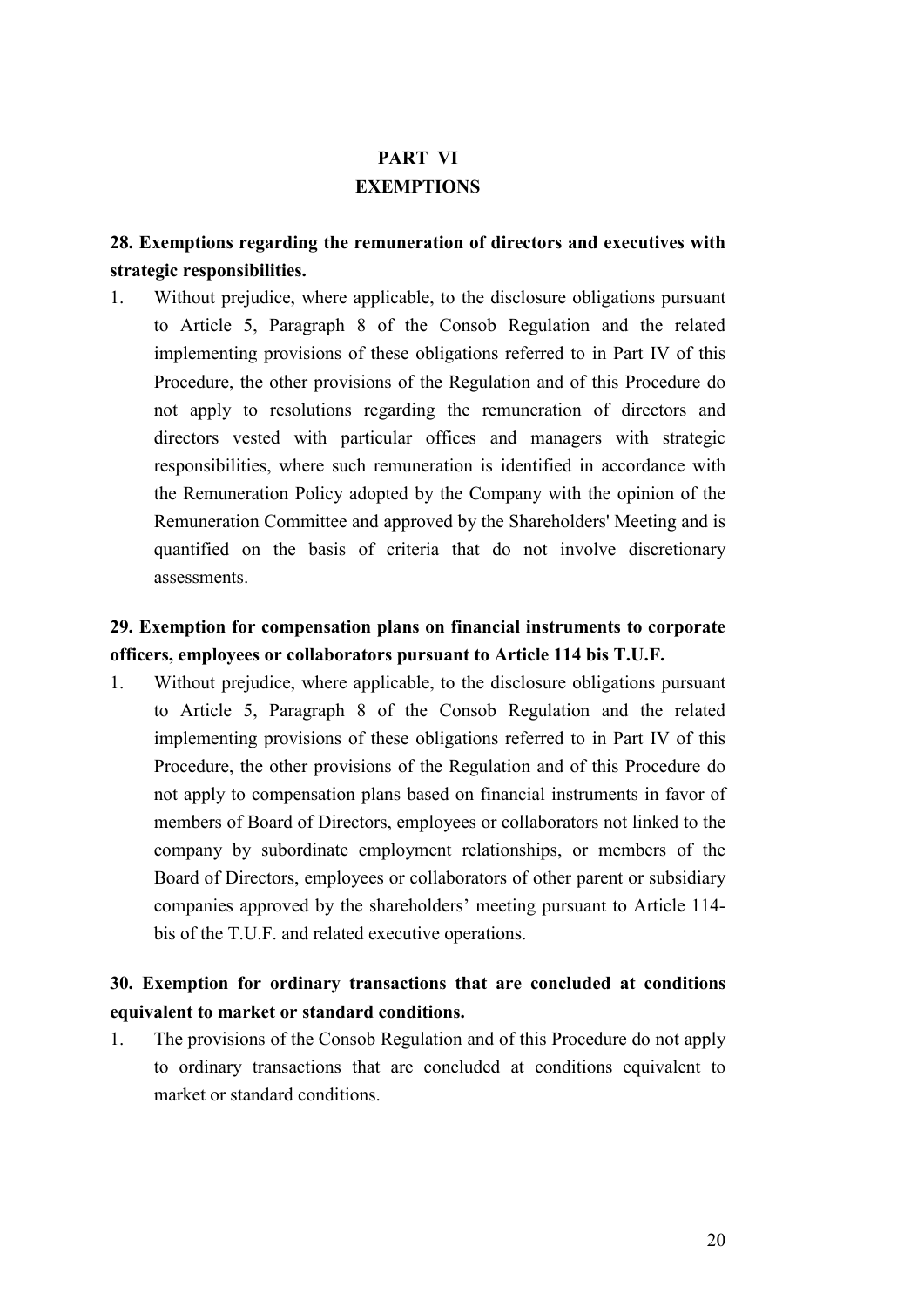2. Ordinary operations for the purposes of paragraph 1 above are considered operations that fall within the ordinary exercise of operational activity and related financial activity and therefore fall within this scope:

a) all operations falling within the operational activities of the Company and the Group (as defined by the accounting standard referred to IAS 7) that are connected to the production and sale of products and services offered to its customers;

b) all financing operations of working capital and in any case of the operating activity of the Company or the Group.

3. The following are considered transactions at market equivalent or standard conditions:

a) those at conditions similar to those usually applied to unrelated parties for transactions of a corresponding nature, size and risk, and

b) those based on regulated tariffs or imposed prices, and

c) those applied to subjects with whom the issuer is obliged by law to contract for a specific consideration.

- 4. In the event that the competent body, the Chief Executive Officer or the Board of Directors, believe that a transaction benefits from the exemption referred to in this Article, they shall notify the Board of Statutory Auditors and the Related Parties Committee.
- 5. In the event that the transactions benefiting from the exemption referred to in this Article 30 are transactions of greater importance, the Company will:

a) notify to Consob and to Related Parties Committee (for the verifications within its competence), within 7 days from the approval of the transaction by the Managing Directors or, if not falling within the limits of the powers assigned to them, by the Board of Directors, counterparty, the object and the consideration of the transaction and the reason for which it was considered that the transaction was ordinary and concluded at conditions equivalent to market or standard conditions providing all the necessary objective elements of confirmation;

b) indicate in the interim management report and in the annual management report, which of the transactions subject to disclosure were concluded using the exemption referred to in this Article.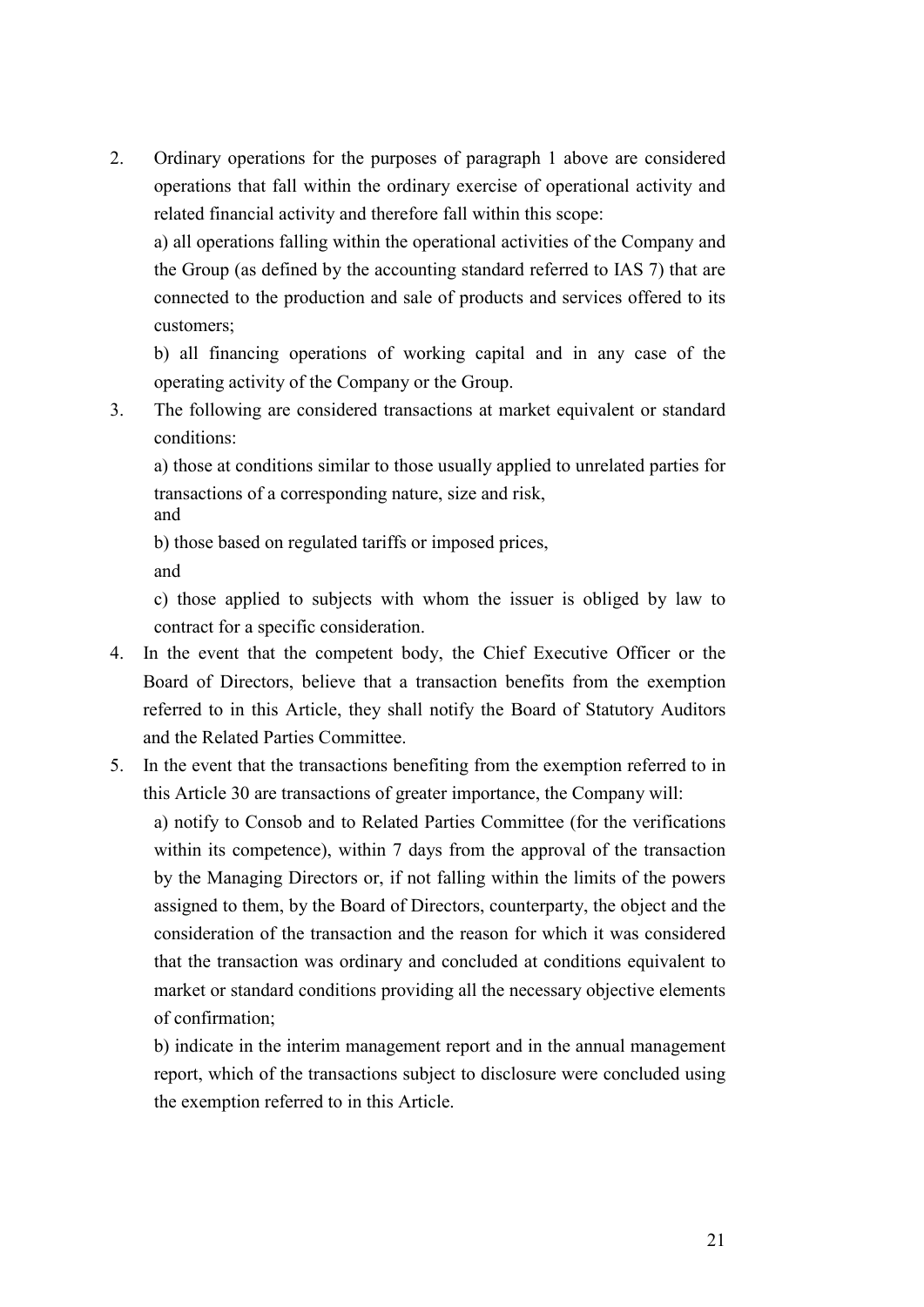#### **31. Exemption for urgent transactions.**

- 1. Without prejudice to the provisions of Article 5 of the Consob Regulation and without prejudice to the competence of the Board of Directors for transactions of greater importance, where applicable, in cases where the transaction is not the responsibility of the Shareholders' Meeting and does not need to be authorized by it pursuant to of this Procedure, transactions with related parties may be concluded by way of derogation from the procedures provided for in Part III if the body competent for the decision considers that objective reasons of urgency exist in the interest of the Company.
- 2. In the event that it is decided that a Transaction must be undertaken in the manner referred to in Paragraph 1 above, the following will apply:
	- a) if the Transaction to be carried out falls within the competence of a managing director or executive committee, the chairman of the board of directors must be informed of the reasons for urgency before the transaction is completed;
- b) the Transaction must subsequently be subject, without prejudice to their effectiveness, to a non-binding resolution of the first useful ordinary meeting;
- c) the Board of Directors that convenes the shareholders' meeting must prepare a report containing an adequate justification of the reasons for the urgency;
- d) the Board of Statutory Auditors must report to the shareholders' meeting its assessments regarding the existence of the reasons for urgency;
- e) the report referred to letter c) and the assessments referred to letter d) must be made available to the public at least twenty-one days before the date set for the shareholders' meeting at the registered office and in the manner indicated in Part III, Title II, Chapter I of the Issuers' Regulation, also as part of any information document drawn up pursuant to Article 5, Paragraph 1 of the Consob Regulation;
- f) within the day following that of the shareholders' meeting, the Company must make available to the public, in the manner indicated in Part III, Title II, Chapter I of the Issuer Regulation, information on the results of the vote with particular regard to the number of votes overall expressed by unrelated shareholders.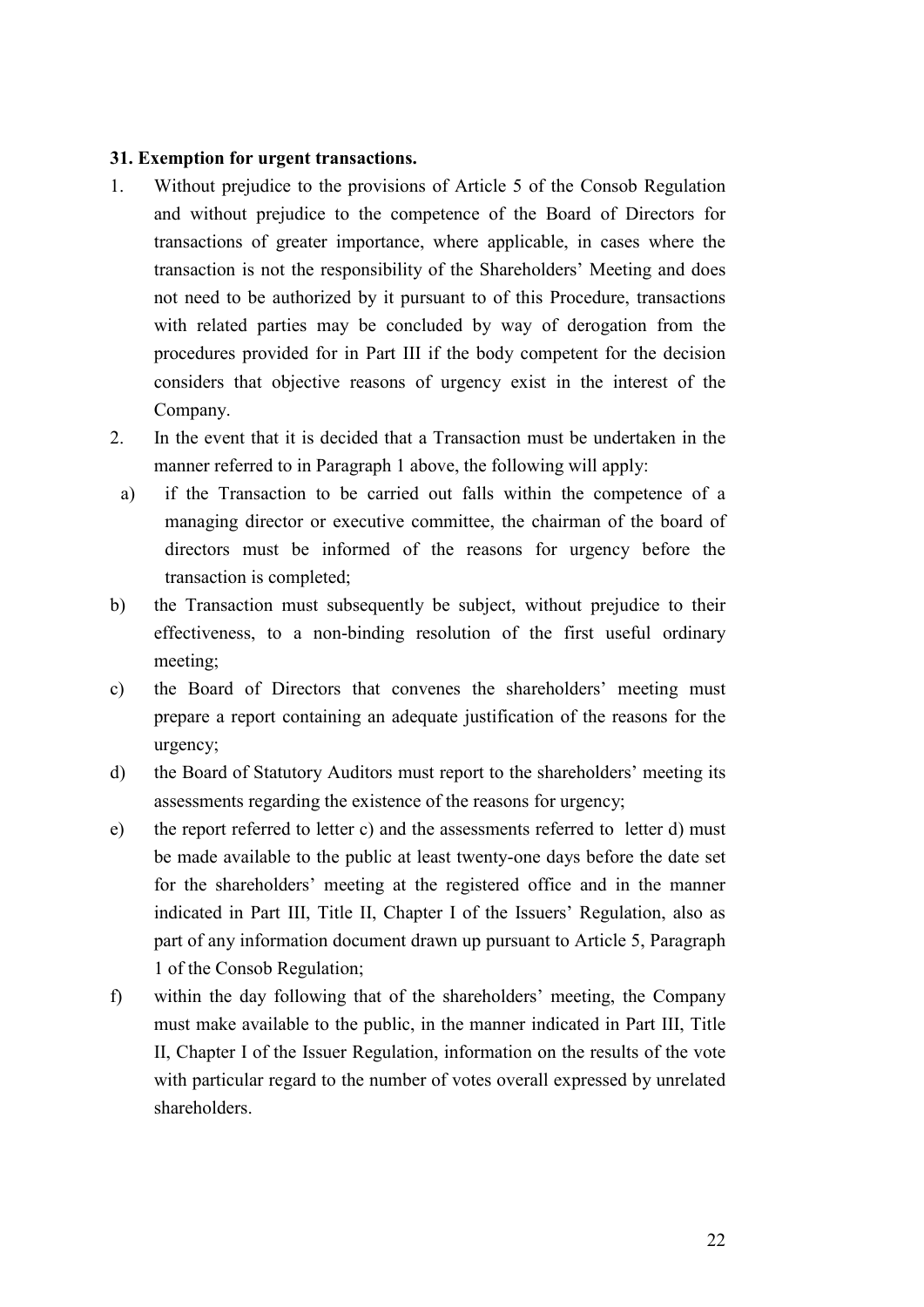- 3. Without prejudice to the provisions of Article 5 of the Consob Regulation, if the Board of Directors deems that a Transaction within the competence of the Shareholders' Meeting or that must be authorized by the Shareholders' Meeting in accordance with the law or the articles of association must be undertaken urgently for reasons related to crisis situations company, may not apply the procedures set out in Part III of this Procedure.
- 4. In the case regulated in paragraph 3 above, the following must be applied: a) the Board of Directors that convenes the meeting must prepare a report containing an adequate justification of the reasons for the urgency; b) the Board of Statutory Auditors must report to the shareholders' meeting

its assessments regarding the existence of the reasons for urgency;

c) the report referred to in letter a) and the assessments of the Board of Statutory Auditors referred to in letter b) must be made available to the public at least twenty-one days before the date set for the shareholders' meeting at the registered office and with the other methods envisaged by current legislation also as part of any information document drawn up pursuant to Article 5, Paragraph 1 of the Consob Regulation.

- 5. If the assessments of the Board of Statutory Auditors regarding the existence of the reasons for urgency are negative, the shareholders' meeting resolves in the manner provided for in the previous Paragraphs 2 and 3 of Article 23. The directors duty to implement the favorable resolution of the shareholders' meeting, even if taken in a manner that does not comply with the previous Paragraphs 2 and 3 of Article 23, when the non-execution could cause prejudice to the Company.
- 6. If the assessments of the Board of Statutory Auditors regarding the existence of the reasons for urgency are positive, by the day following that of the shareholders' meeting, the Company must make the information on the results of the vote with particular regard to the overall number of votes cast by unrelated shareholders.
- 7. The provisions of Paragraphs 1 to 6 of this Article shall be applicable under conditions that the Company's Statute expressly provides for the possibility:

a) to decide on Related Party Transactions as an exception to the procedures approved in implementation of the Regulation in cases of urgency;

b) to submit to the shareholders' meeting resolutions within its competence or subject to its authorization in derogation of the procedures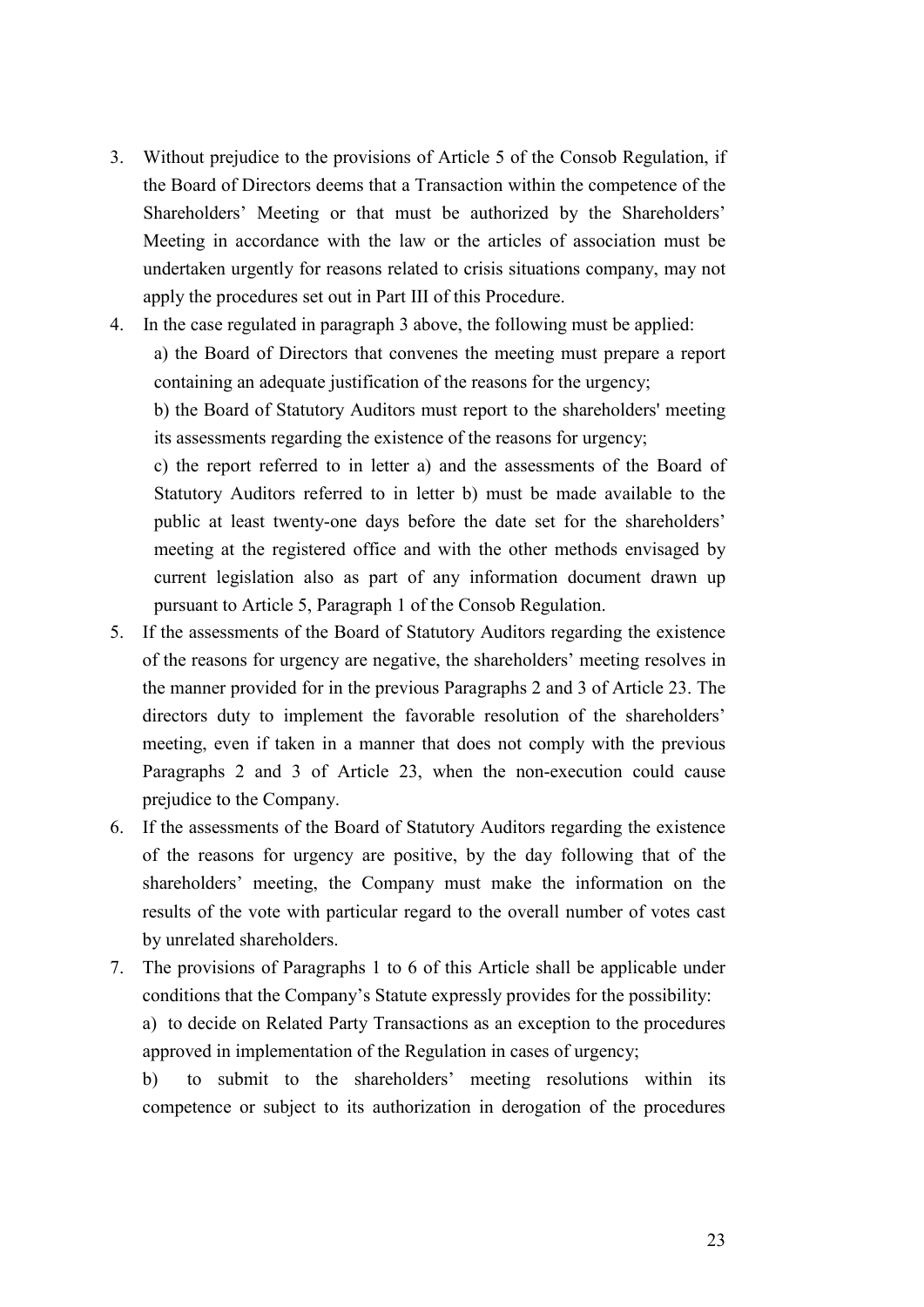approved in implementation of the Regulation in cases of urgency related to corporate crisis situations.

### **32. Exemption for relations with subsidiaries and associates.**

1. Without prejudice, where applicable, to the disclosure obligations referred to in Article 5, paragraph 8 of the Consob Regulation and the related implementing provisions referred to in this Procedure, the provisions of the Consob Regulation and this Procedure do not apply to the transactions concluded:

a) by the Company with subsidiaries, even jointly;

b) between subsidiaries, even jointly;

c) with associated companies of the Company, also through subsidiaries and jointly controlled companies.

- 2. The exemption referred to in Paragraph 1 above does not apply if there are significant interests of related parties of the Company in the subsidiaries or associates.
- 3. For the purposes of this Article, significant interests are considered:

a) investments in the subsidiary or associated company of related parties of the Company, other than other subsidiaries or associates, for a shareholding in excess of 20% or which in any case allow the exercise of significant influence or in any case where a related party has significant influence on the associated company;

b) remuneration of Key Management Personnel of the Company linked to the performance of the subsidiary or associated company which may result in an additional annual remuneration exceeding Euro 150.000;

c) other situations that are considered significant by the competent body for the decision.

4. For the purposes of this Article, the following are not significant interests, unless otherwise assessed on the basis of the circumstances of the case: a) equity investments in the subsidiary or associated company of related parties of the Company, other than other subsidiaries or associates, for a shareholding of less than 20% and which do not however allow the exercise of significant influence;

b) remuneration of Key Management Personnel of the Company linked to the performance of the subsidiary or associated company who cannot determine an additional annual remuneration exceeding Euro 150,000;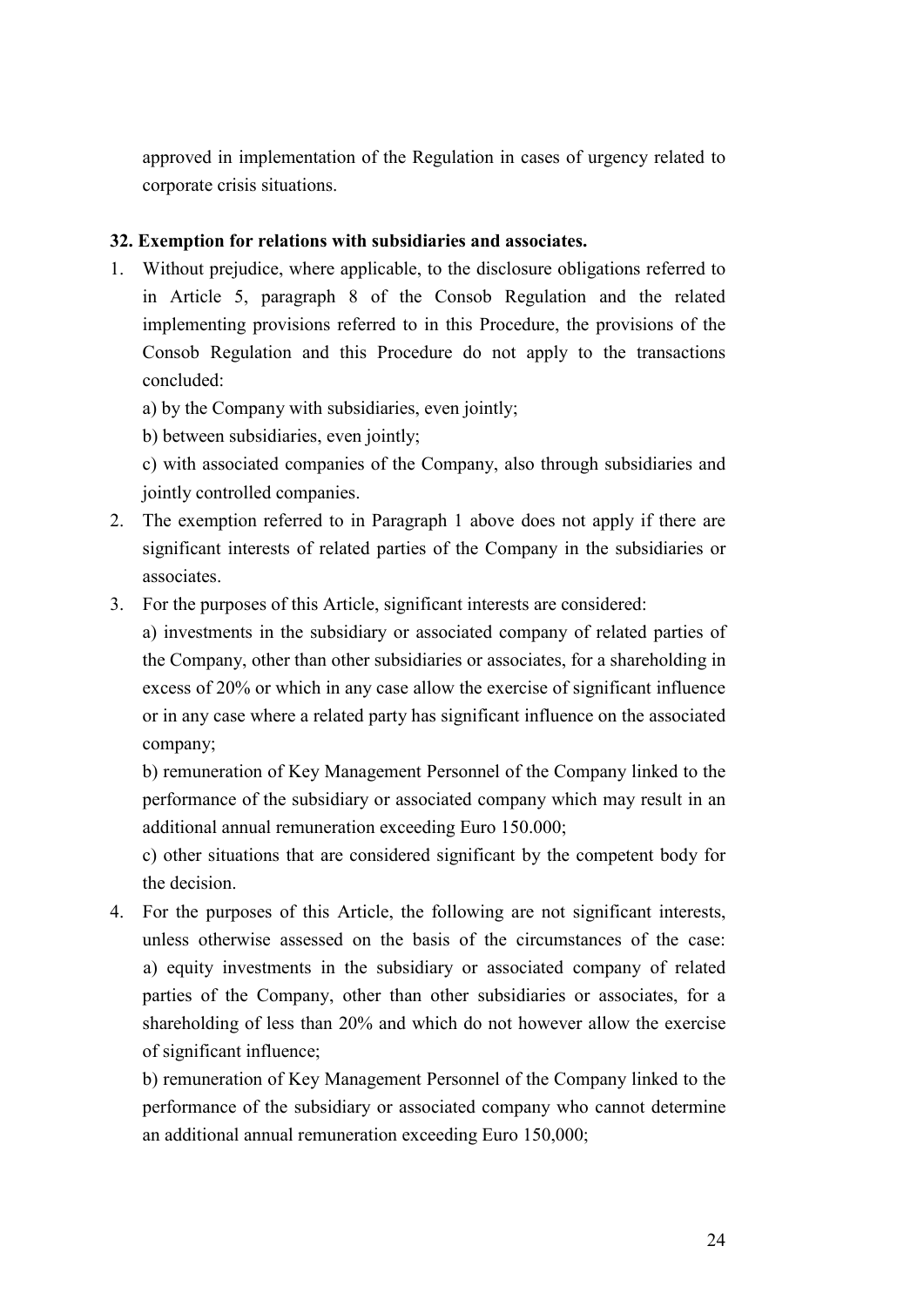c) the sharing of one or more directors or Key Management Personnel between the Company and its subsidiaries or associates.

#### **33. Exclusions provided for by the Consob Regulation.**

The provisions of this Procedure do not apply:

a) the Transactions provided for in Article 13, Paragraph 1 of the Consob Regulation (shareholders' meeting resolutions relating to the remuneration of Directors and Statutory Aauditors and board resolutions relating to the remuneration of directors vested with particular offices that fall within the overall amount determined by the Shareholders' Meeting);

b) to the Transactions provided for in Article 13, Paragraph 1-bis of the Consob Regulation (Transactions approved by the Company and addressed to all shareholders on equal terms);

c) the Transactions provided for in Article 13, Paragraph 2 of the Consob Regulation (Ttransactions of small amounts);

d) without prejudice to the provisions of Article 5 of the Consob Regulation, to the Transactions provided for by Article 13, paragraph 5 of the Consob Regulation (Transactions to be carried out on the basis of instructions for the purpose of stability of the Supervisory Authority).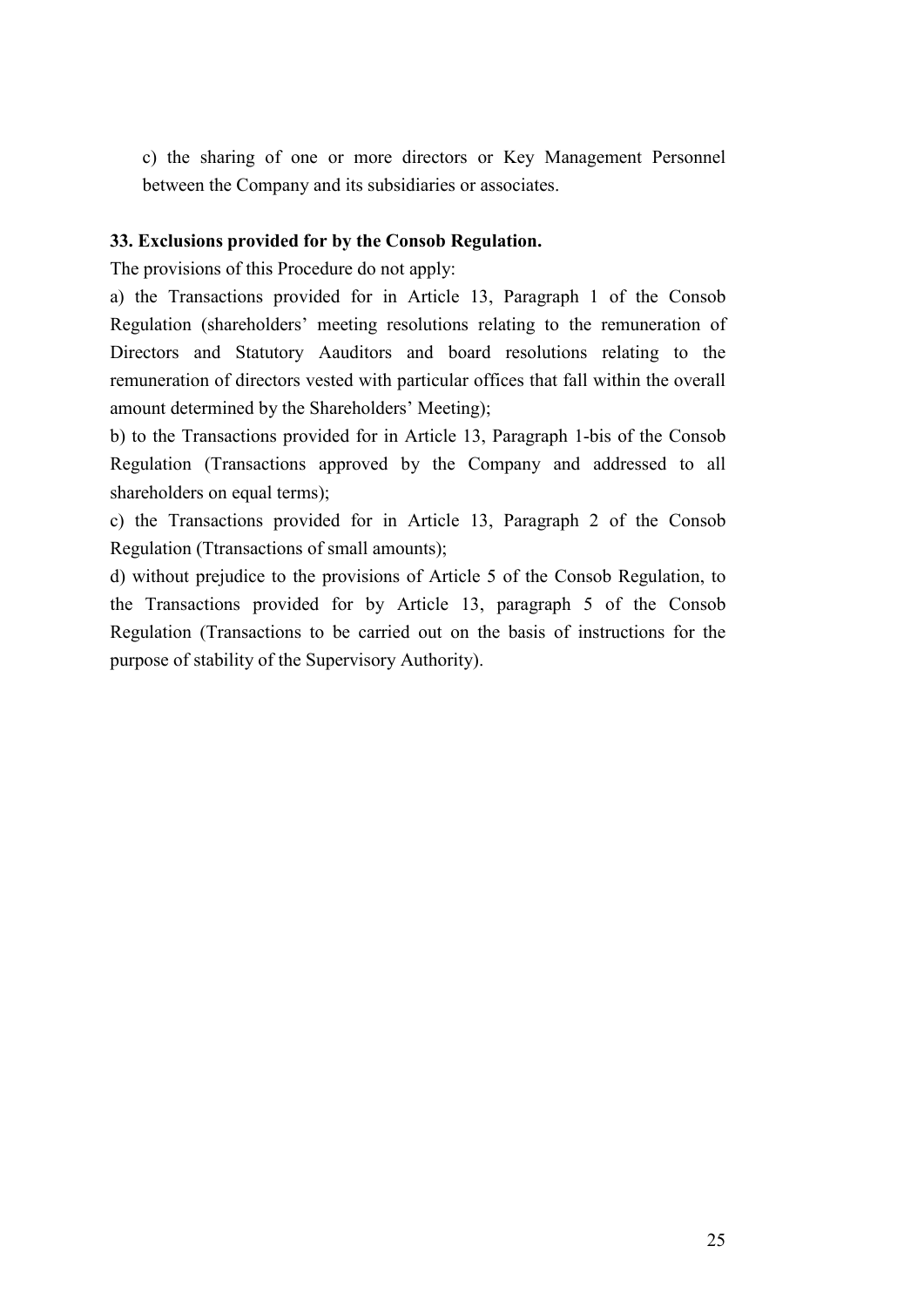## **APPENDIX I APPLICATION FORM**

Information request form for Key Management Personnel.

## **RELATED PARTIES IDENTIFICATION STATEMENT OF PRIMA INDUSTRIE S.P.A.**

# **Section A) – Declarant (Key Management Personnel[1](#page-25-0) ).**

Family Name: Name: Title: Place and Date of Birth: Permanent Address: Fiscal Code:

## **Section B) – Close relatives of the Key Management Personnel indicated in Section A).**

Family members who may influence or be influenced by the Declarant in their dealings with Prima Industrie S.p.A. or with the other companies of the Group. In any case, indicate the spouse, cohabitant, children, children of the spouse or of the cohabitant, dependent persons, dependent persons of the spouse or cohabitant, and in any case any other individual/-s who is believed to influence his/her relationship with the Group.

| No.            | <b>Relationship with</b><br>Declarant $(*)$ | <b>Family Name</b><br>& Name | <b>Place &amp; Date</b><br>of Birth | <b>Address</b> | <b>Fiscal Code/</b><br><b>VAT Code</b> |
|----------------|---------------------------------------------|------------------------------|-------------------------------------|----------------|----------------------------------------|
|                |                                             |                              |                                     |                |                                        |
| $\overline{2}$ |                                             |                              |                                     |                |                                        |
| 3              |                                             |                              |                                     |                |                                        |
| $\overline{4}$ |                                             |                              |                                     |                |                                        |
| 5              |                                             |                              |                                     |                |                                        |
| 6              |                                             |                              |                                     |                |                                        |
| ⇁              |                                             |                              |                                     |                |                                        |
| 8              |                                             |                              |                                     |                |                                        |
| Q              |                                             |                              |                                     |                |                                        |

<span id="page-25-0"></span> $1$  They include the Key Management Personnel of the Company and of the parent company (if applicable).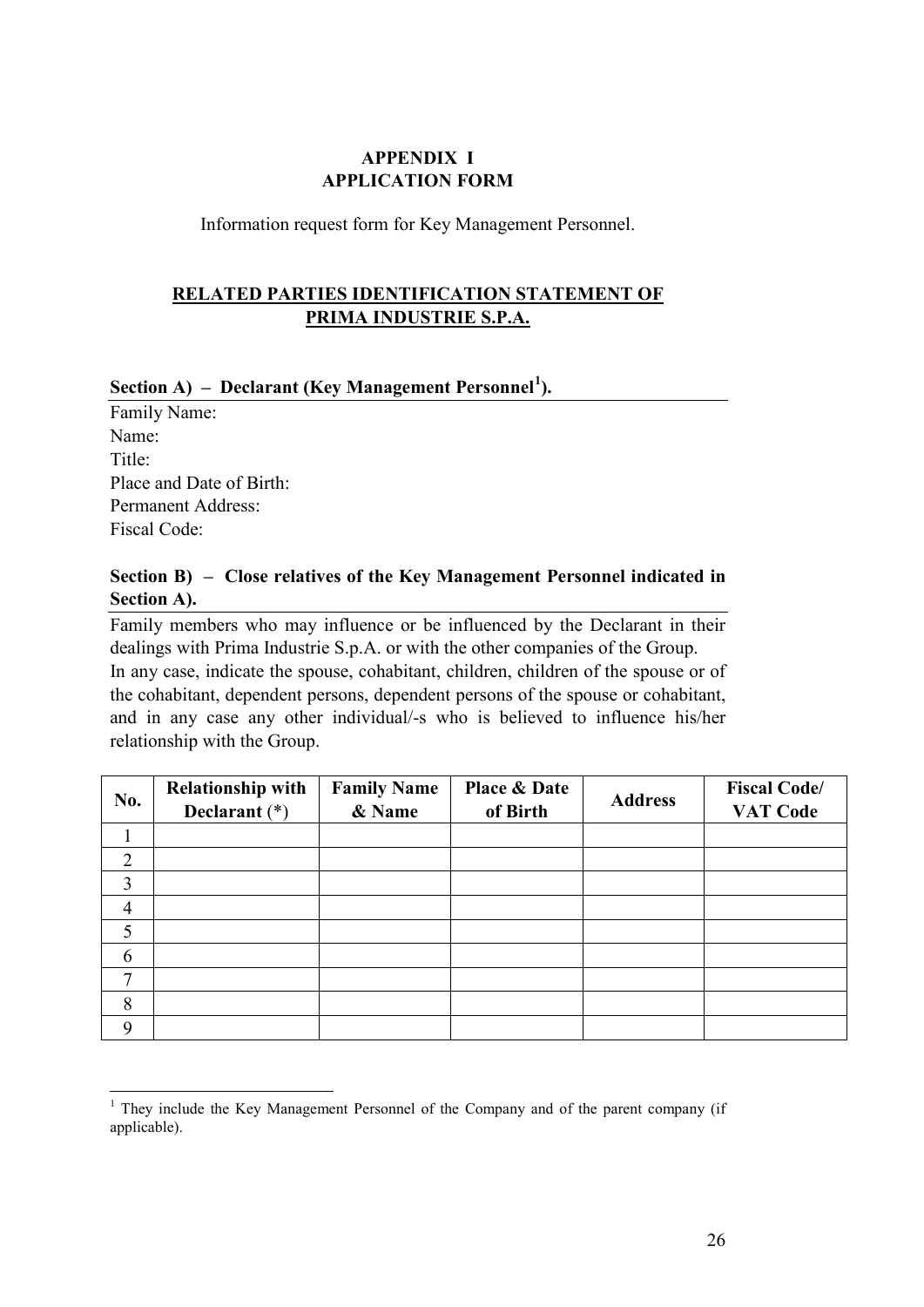(\*) Relationship means:

- spouse;
- cohabitant;
- son/daughter;
- dependent person;
- other individual/-s.

## **Section C) – Legal Entities relating to the Individuals/Entities referred to in Sections A) and B).**

Indicate the legal entities in which the Declarant or the individuals/entities in Section B exercise control or joint control.

| <b>Relating</b><br>Party | Company<br>name | <b>Registered</b><br><b>Office</b> | <b>Fiscal Code/</b><br><b>VAT Code</b> | <b>Shareholding</b><br>held | Other |
|--------------------------|-----------------|------------------------------------|----------------------------------------|-----------------------------|-------|
|                          |                 |                                    |                                        |                             |       |
|                          |                 |                                    |                                        |                             |       |
|                          |                 |                                    |                                        |                             |       |
|                          |                 |                                    |                                        |                             |       |
|                          |                 |                                    |                                        |                             |       |
|                          |                 |                                    |                                        |                             |       |
|                          |                 |                                    |                                        |                             |       |

## **Section D) – Relations with companies of Prima Industrie Group.**

Indicate any shareholding relationships and/or remuneration and/or other financial relationships of the Declarant or of the individuals/entities indicated in Sections B and C in relation to the subsidiaries and associate companies of Prima Industrie S.p.A.

Date and Place:

Signature of Declarant: \_\_\_\_\_\_\_\_\_\_\_\_\_\_\_\_\_\_\_\_\_\_\_\_\_\_\_\_\_\_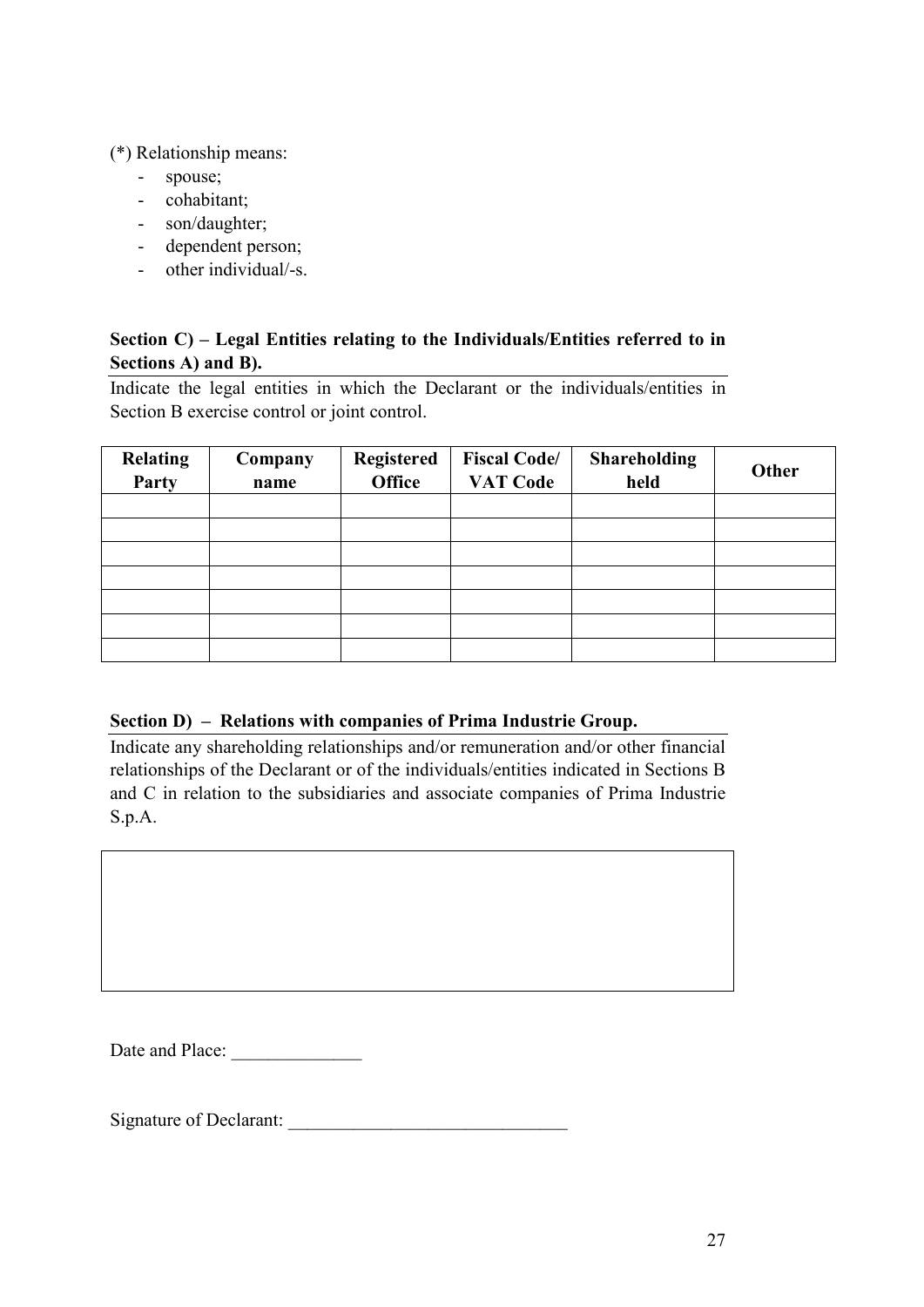# **STATEMENT FOR THE IDENTIFICATION OF RELATED PARTIES TO PRIMA INDUSTRIE S.p.A.**

### **Section A) – Declarant with significant influence over Prima Industrie S.p.A.**

Family Name: Name: Title: Place and Date of Birth: Permanent Address: Fiscal Code:

or

Company name: Registered Office: Business Register Number: Fiscal Code/VAT Code:

**Section B.1) – Controlling and controlled legal entities of the individual/-s referred to in Section A or over which the individual/-s referred to in Section A has significant influence or of which the individual/-s referred to in Section A is a Key Management Personnel).**

Indicate the legal entities in which the Declarant (if he exercises control or joint control over the Company):

(i) exercises, directly or indirectly, also through shareholders' agreements or other contractual relationships and/or statutory clauses, control or joint control;

(ii) exercises, directly or indirectly, also through shareholders' agreements or other contractual relationships and/or statutory clauses, significant influence;

(iii) is a Key Management Personnel.

Indicate the legal entities in which the Declarant (if he exercises a significant influence on the Company):

(i) exercises, directly or indirectly, also through shareholders' agreements or other contractual relationships and/or statutory clauses, control or joint control.

Also indicate the legal entities that directly or indirectly exercise control over the Declarant, including through shareholders' agreements or other contractual relationships and/or statutory clauses.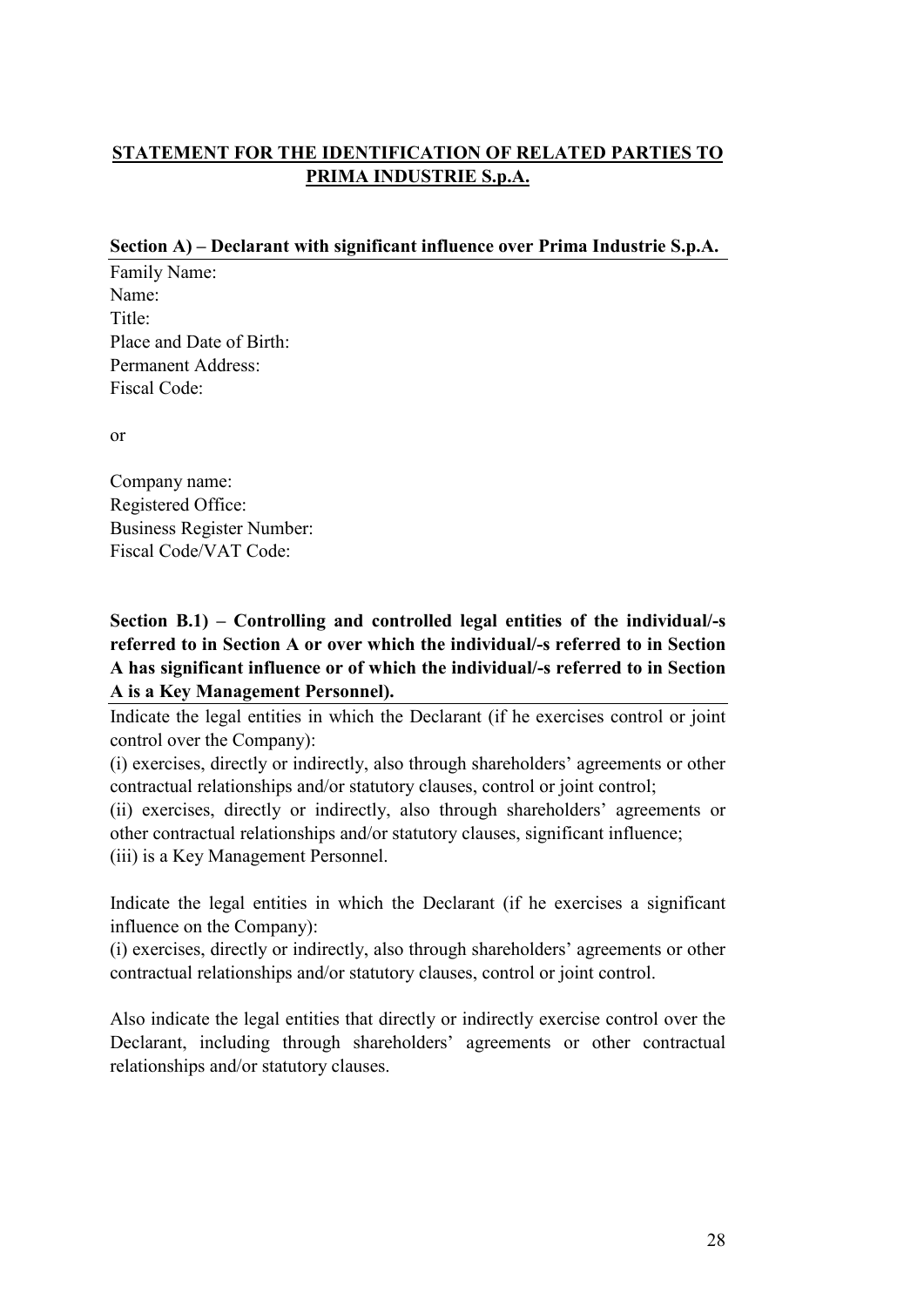| <b>Nature of</b><br>Relationship<br>(parent or<br>subsidiary) | Company<br>name | <b>Registered</b><br><b>Office</b> | <b>Fiscal Code/</b><br><b>VAT Code</b> | <b>Shareholding</b><br>held | Other |
|---------------------------------------------------------------|-----------------|------------------------------------|----------------------------------------|-----------------------------|-------|
|                                                               |                 |                                    |                                        |                             |       |
|                                                               |                 |                                    |                                        |                             |       |
|                                                               |                 |                                    |                                        |                             |       |
|                                                               |                 |                                    |                                        |                             |       |
|                                                               |                 |                                    |                                        |                             |       |
|                                                               |                 |                                    |                                        |                             |       |
|                                                               |                 |                                    |                                        |                             |       |

## **Section B2) – Applicable (together with section B1) if the Declarant sub A is a Individual.**

Indicate family members who may influence the Declarant or be influenced by the Declarant in their relations with Prima Industrie S.p.A. or with the other companies of the Group.

In any case, indicate the spouse, cohabitant, children, children of the spouse or of the cohabitant, dependent persons, dependent persons of the spouse or cohabitant, and in any case any other individual/-s who is believed to influence his/her relationship with the Group.

| <b>No.</b>     | <b>Relationship</b> (*) | <b>Family Name</b><br>& Name | <b>Place &amp; Date</b><br>of Birth | <b>Address</b> | <b>Fiscal Code/</b><br><b>VAT Code</b> |
|----------------|-------------------------|------------------------------|-------------------------------------|----------------|----------------------------------------|
|                |                         |                              |                                     |                |                                        |
| $\overline{2}$ |                         |                              |                                     |                |                                        |
| 3              |                         |                              |                                     |                |                                        |
| $\overline{4}$ |                         |                              |                                     |                |                                        |
| 5              |                         |                              |                                     |                |                                        |
| 6              |                         |                              |                                     |                |                                        |
| $\mathbf{7}$   |                         |                              |                                     |                |                                        |
| 8              |                         |                              |                                     |                |                                        |
| 9              |                         |                              |                                     |                |                                        |

(\*) Relationship means:

- spouse;
- cohabitant;
- son/daughter;
- dependent person;
- other individual/-s.